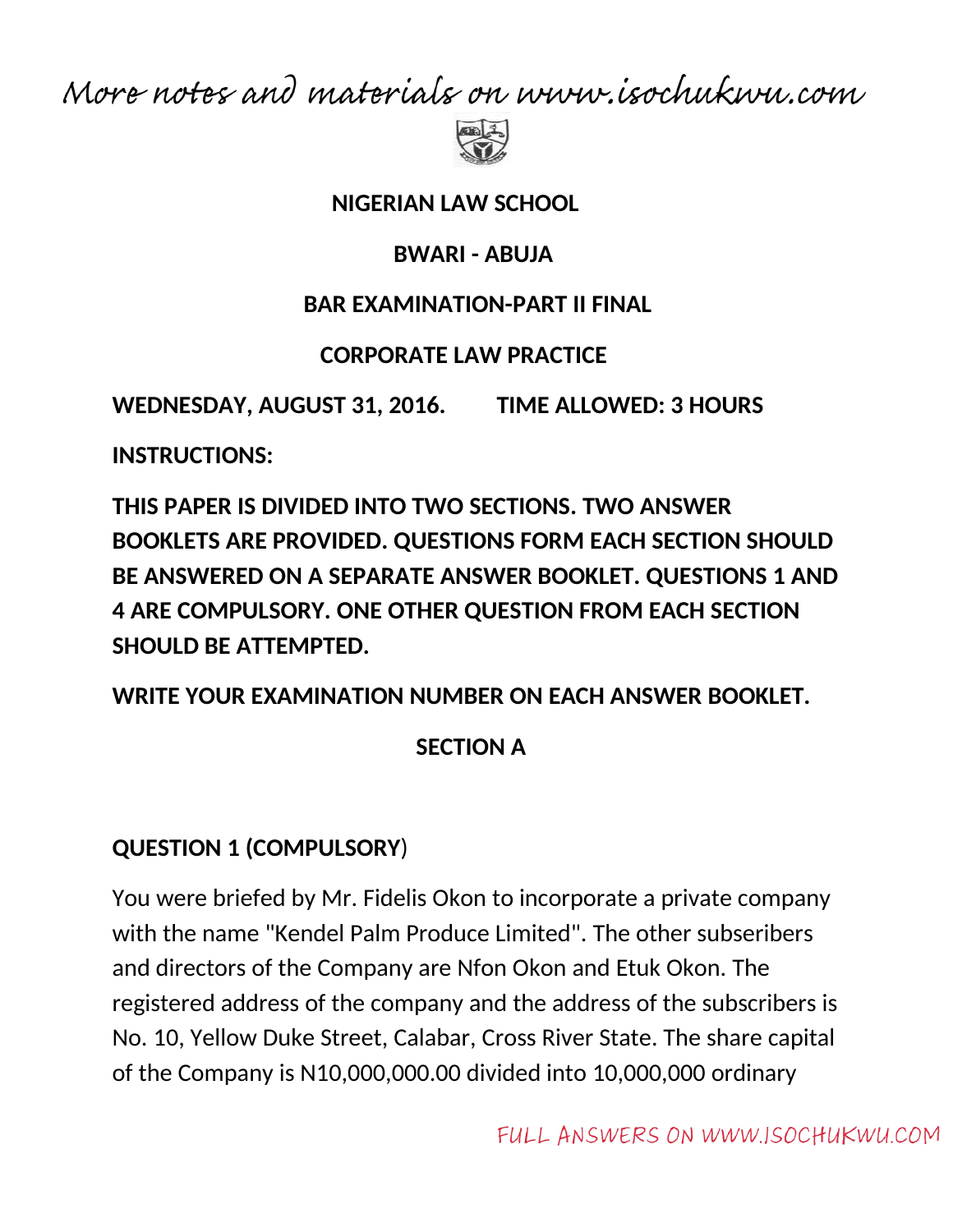shares of N1.00 each to be taken by the subscribers in the proportion of 50%, 10% and 10% respectively. The Company was incorporated December 15, 2012.

At the 3rd Annual General Meeting of the Company held on April 2, 2016 at its registered address, the following resolutions were proposed and passed:

- i. That the Company be registered as a public company;
- ii. That the name of the company be changed to Best Palm Produce Limited as Kent Palm Produce Limited.
- iii. That the registered address 'of the company be changed to No. 50 Atamuno Street, Calabar, Cross River State; and
- iv. That the sum of N5,000.000.00 be borrowed from Friendly Bank Plc of No. 17 Marien Hill road, Calabar, Cross Rivet State.

The loan was eventually taken and secured by a legal mortgage of the conpany's warehouse at No. 25, Edidem Isong Street, Calabar, Cross River State.

Two new members, Taye Hassan and Felicia Green were allotted 2,000,000 and 1,000,000 ordinary shares of the company respectively on August 15, 2016.

## **Answer the following questions:-**

(a) Complete the attached Forms CAC1A, 2A, 3 and 8.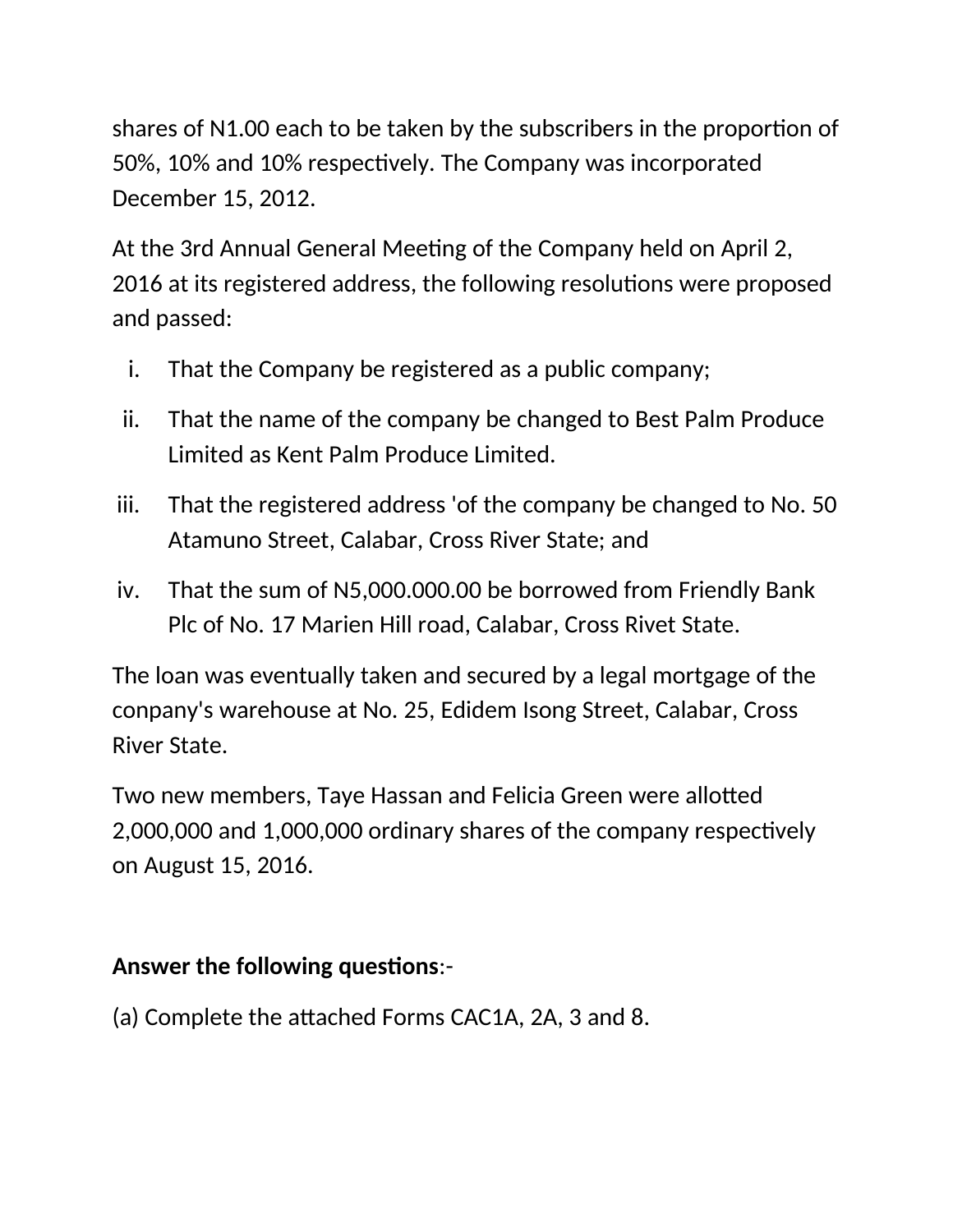(b) Draft the notice of the 3rd Annual General Meeting of the company stating two Ordinary and two special businesses from the scenario that the company will transact at the 3d Annual General Meeting.

(c)Drart the resoluton to convert the company to a public the Company.

(d) The Company intends to register an organisaton to take care of the welfare of the poor in its host Commurnity. When registerecd the organisation Will Produce literature for distribution to raise moncy for the advancement of the organization's aim and objectives. Which organization is best suited for this purpose? List the documents that wll be delivered to CAC in order to register the organisation.

## **QUESTION 2**

At the Annual General Meeting of Entak Nigeria Limited, there was a shsrp disagreement amongst members regarding the proposal to incorporate an NGO as a platform to give back to the people of Bwari under the Company's corpprate social responsibility.

Shortly after the meeting commenced, some members, walked out of the meeting following a serious disagreement with the Chairman. Meanwhile, members agreed to register With the Corporate Afairs Commission, an organisation to be known a

Entak Football and Youth Empowerment Foundation. Concerned that the Atorney Geneeral of the Federation is a political adversary of the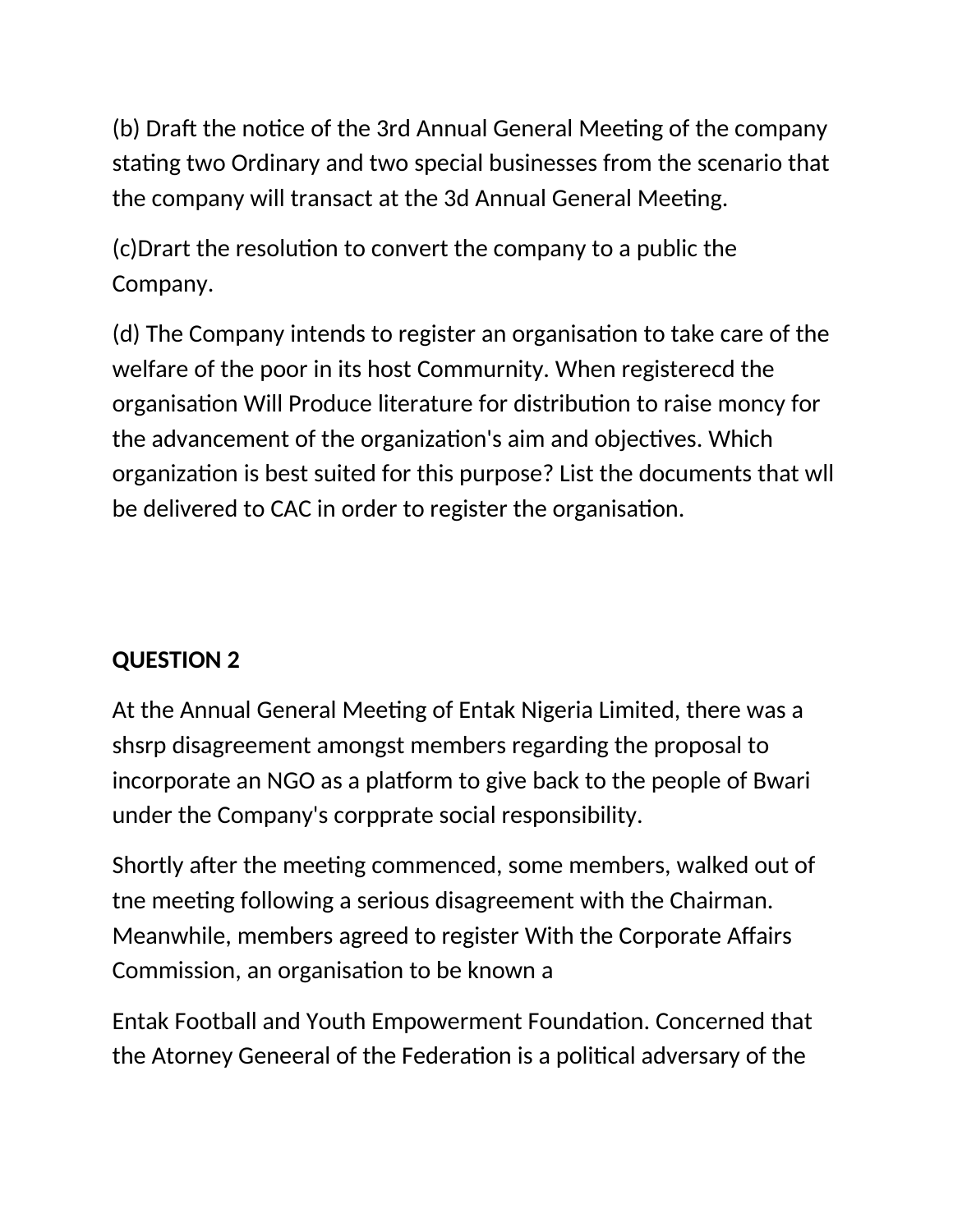Chairnran, members Want to know if there is an option of registering the foundation without seeking the consent of the Attorney-Gerneral.

# **As the Company Secretary/Legal Adviser, answer the following questons:**-

(a) Advice the chairman on the legal implication of the actions of the members who walked out after the meeting commenced.

(b) Advice the members on the registration option that will allay their fear in registering the foundation.

(c) Highlight the documents to fle at the Corporate Afairs Commission to register the option identified in (b) above.

(d) Draft the resolution of the Company authorising the registration of the foundation after the Annual General Meeting.

(e) Justfy the inclusion of a special clause in the rules and regulaton of the organisation.

## **QUESTION 3**

Clyde Information Technology Limited was incorporated in 2014 as a Nigerian subsidiary of the reputable Clyde Information Technology Inc of the United States of Amerca. The Company has grown in reputation with both the Federal and State Governments owned schools in Nigeria.

In order to meeting with its business plans, the company now seeks to re-register Clyde Informaton Technology Limited as Clyde Informaton Technology Plc and list the shares of the Company on the floor of the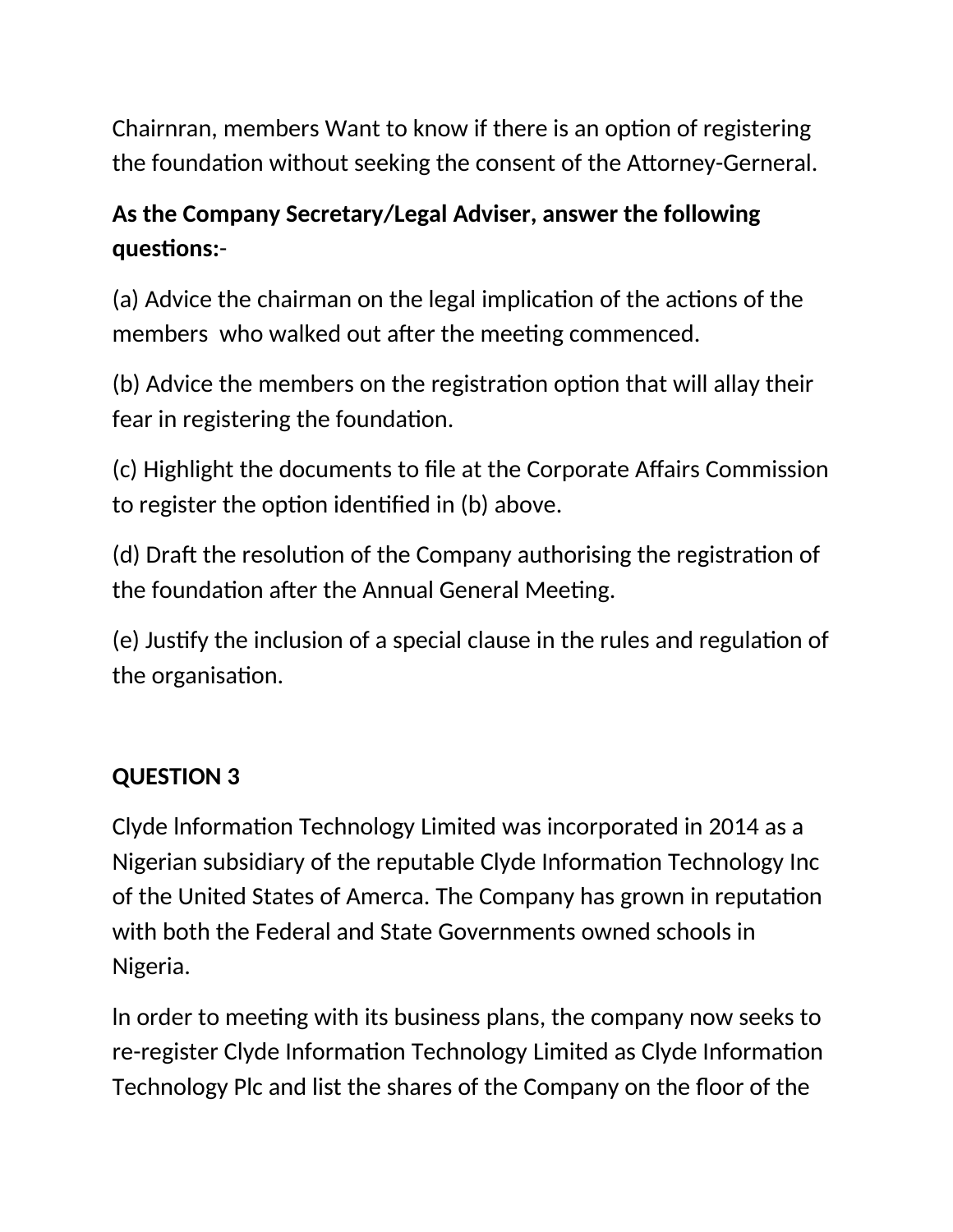Nigerian Stock Exchange. As the Company Secretary, answer the following quiestions:-

(a) State the procedure, the Compary will adopt in order to re-register the Company as Clyde Information Technology Plc?

(b) Draft the resolutiorn to be passed at the Extra-ordinary General meeting of the Company held at No 4, Alfred Rwana Road.

Mention three consequential alterations you will make in the Memorandum and Article of Association following the re-registration of the Company.

(c) List the fve statutoy books with relevant provisions of the Companies and Allied Matters Act that are required to be kept by Clyde Information Technology Plc.

(d) Mention five returms that are required to be filed with Corporate Affairs Commission by Clyde Information Technology. Plc and time stipulated for filing such returns.

#### **SECTION B**

### **PLEASE USE ANOTHER BOOKLET FOR THIS SECTION**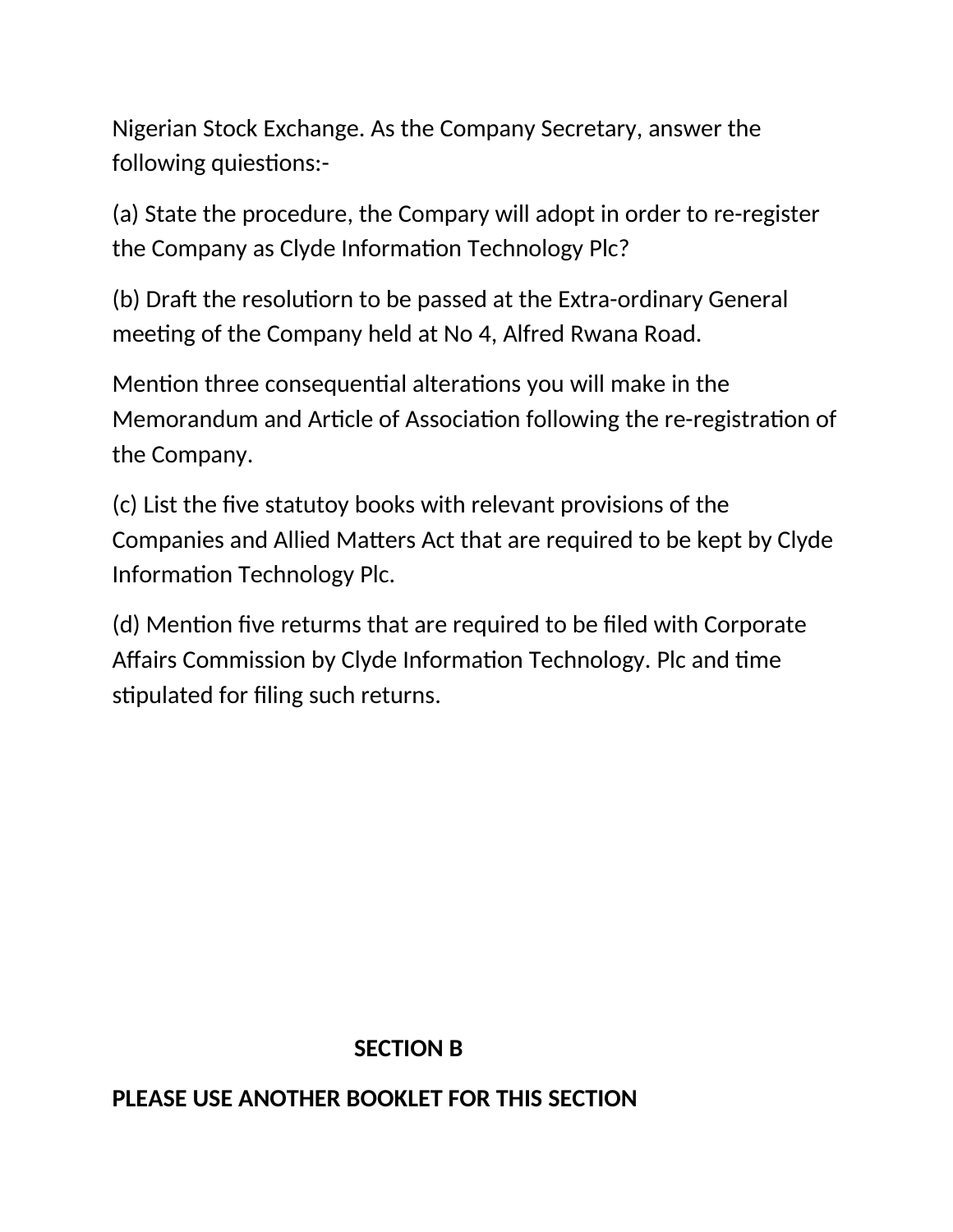# **QUESTION 4 (COMPULSORY)**

**\_\_\_\_\_\_**

# **Read the following and answer the questions:**

(a) In the light of the looming e conomic depression in Nigeria as a result ot the sharp decline in the global price of crude oil, the Federal Government has concluded plans to issue sovereignty bonds through the Debt Management office (DMO) to augment its dwindling revenue. Highlight five (5) conditions prececdent to the successful issue cf the bonds.

**\_\_\_\_\_\_\_\_\_\_\_\_\_\_\_\_\_\_\_\_\_\_\_\_\_\_\_\_\_\_\_\_\_\_\_\_\_\_\_\_\_\_\_\_\_\_\_\_\_\_\_\_\_\_\_\_\_\_**

b) The controversy over the excluisive jurisdiction on investment disputes conferred by Section 284 of the Investment and Securities Act (ISA) on the Investment and Securites Tribunal (IST),having regard to the provisions of Section 251(1) of the 1999 Constitution of the Federal Republic of Nigeria as amended) is yet to be resolved. Comment on the propriety of filing an action for the resolution of investment disputes at the IST.

(c) it is trite in corporate governance that while the minority will have their say, the majority will have their way. Briefly explain five (5) heads of protective reliefs available to minorities in Nigeria under the Companie and Allied Maters Act.

(d) New seneration Bank Plc was unable to satisfy the Central Bank of Nigeria' directiveto Commercial Banks on the increase

of their share capital base to #100 billion. Three years after losing their operating licence, the shareholders consulted you to find out two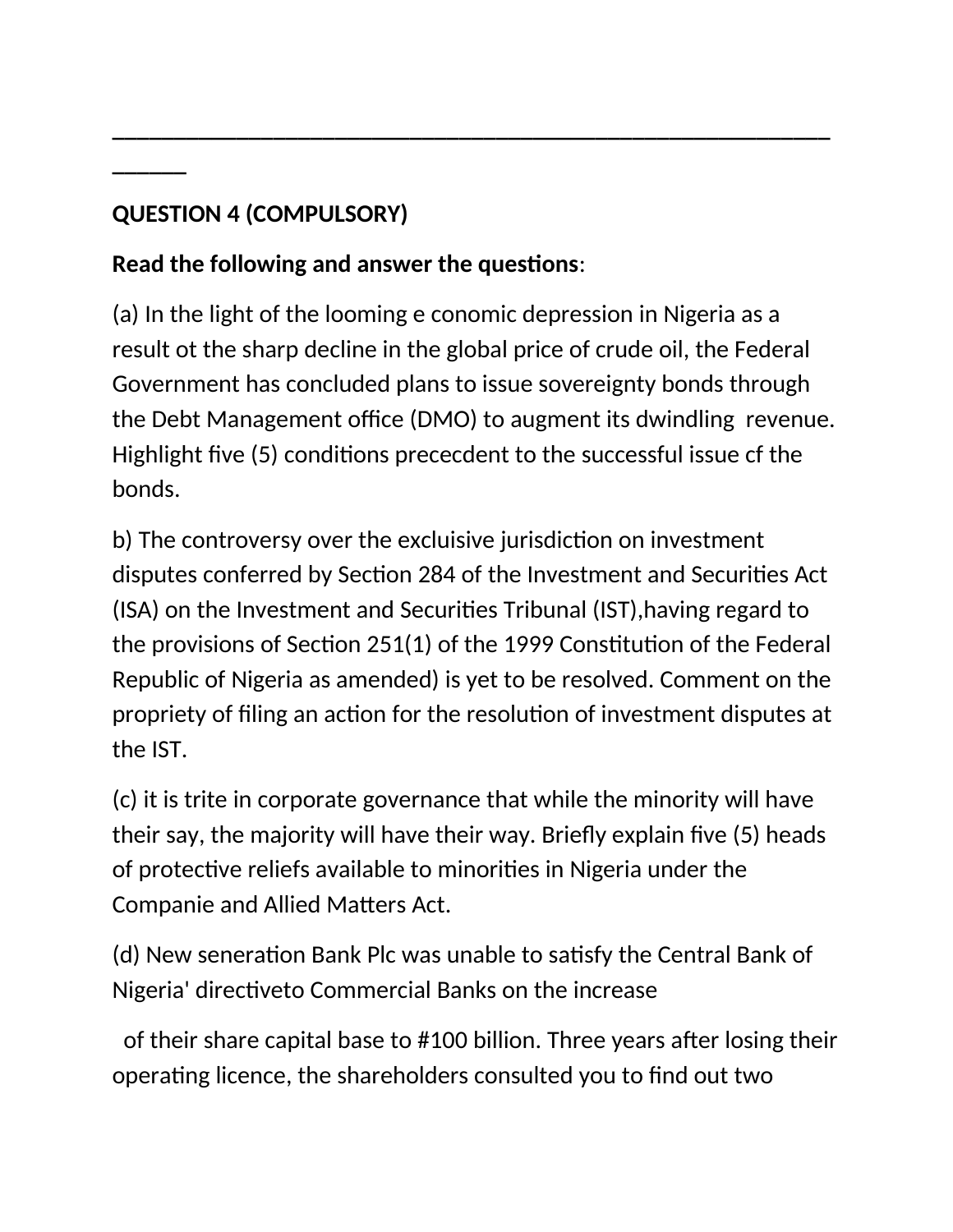restructuring options that will salvage their investment in the moribund Bank, thus giving them the opportunity of holding shares in a viable Nigerian Commercial Bank. Advise them.

(e) The China - Nigeria Chamber of Commerce has concluded arrangements to register the body in Nigeria. Advise them on the most appropriate mode of registration. Briefly describe the registration procedure for the recommended entity.

## **QUESTION 5**

Citrus Pharmaceutical Nigeria Plc is a company engaged in manufacturing of drugs. Orange Chemicals Nigeria Limited is the major supplier of the chemicals and re-agents needed 4b the company for its business. Unfortunately, children started having complications after taking a batch of Citrus worm expeller which made NAFDAC to order that the drug be withdrawn from the market. The withdrawal of the drug afected the company as the drug was its cashcow and the negative publicity affected the sale of other drugs in the company's product line.

The company is owing Orange Chemicals Nigeria Limited the sum of 10 million which became due on 2nd November, 2015. Members of the company are not happy over its dwindling fortune. There have been allegations and counter-allegations of misimanagement of funds of the company. Members want to remove the Managing Directoor of the company. They also want to apply to CAC to investgate the afairs of the company on the grounds of failure of the Directors to convene a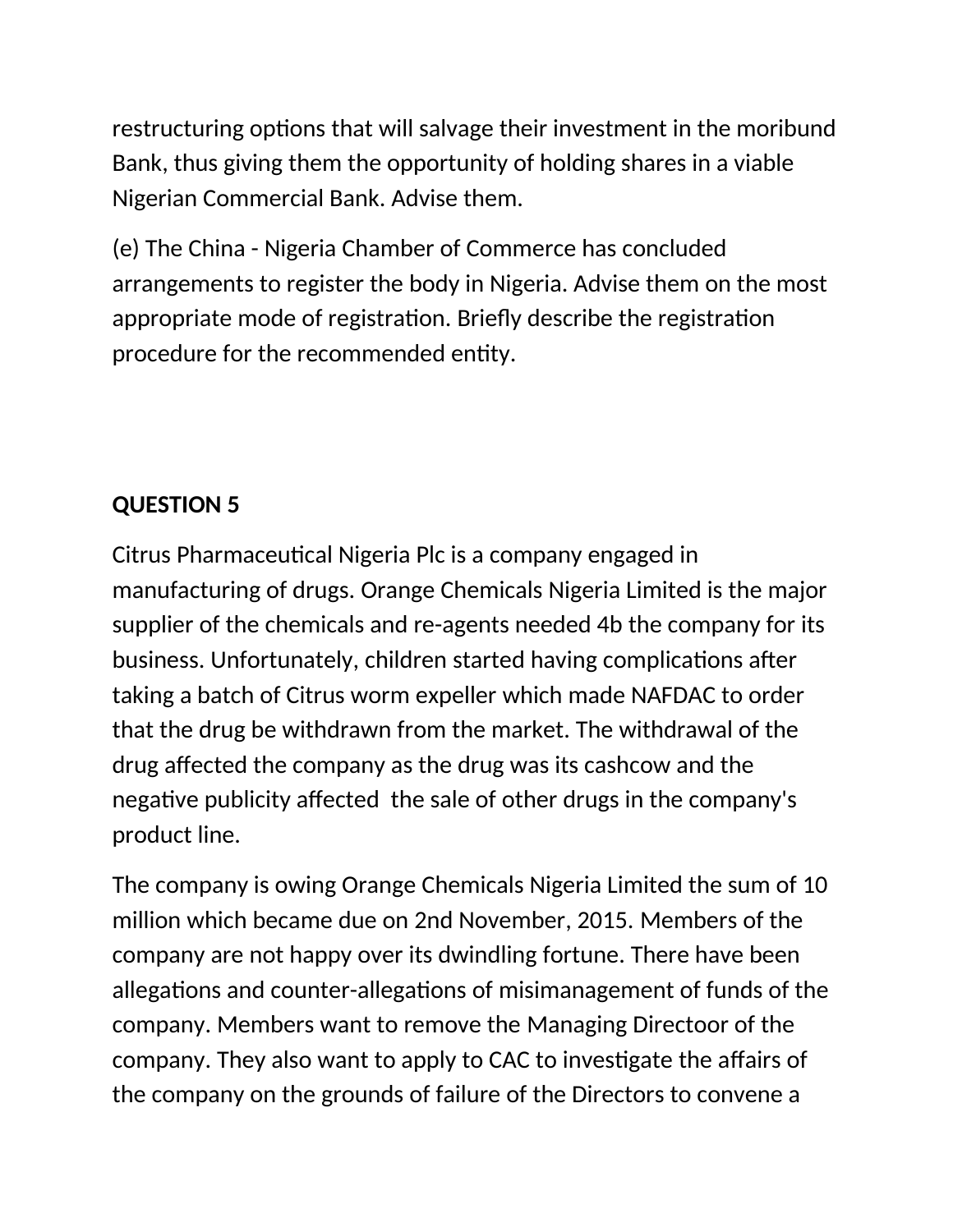general meeting of the company, keep accournting records, publish fnancial statements and fle Annual Returns of the company.

Members also want to remove the Company Secretary for failure to keep records of minutes of meetngs of the company held; and fle the necessary returns to CAC.

## Answer the followving questions:

(a) Draft the statutory letter of demand on behalf of Orange Chemicals Nigeria Limited to Citrus Pharmacetical Nigeria Pic to repay the sum of N10 milion it is owing the commany the company

(b) Draft an application to the CAC on behalf of the members o Citrus Pharmaceutical Nigeria Plc to investiigate the affairs of the company.

(c) Highlight the procedure that will be followed by the members of the Company to remove the Managing Director o! the Company.

(d) Enumerate the procedure for removing the Company Secretary.

(e) Assuming lhat Orange Chenicals (Vigeria) decides to exercise its right to file a petition for the winding up of Citrus Pharmaceuticals (Nigeria) Plc, state the procedure.

## **QUESTION 6**

Optiunm Construction Linited had ten (10) 1 members on its Board of Directors at incorporation in July 2014. After the Annual General Meeting (AGM) in 2015 eight (8) of the Directors the company were appointed to fll ihe casual vacancy.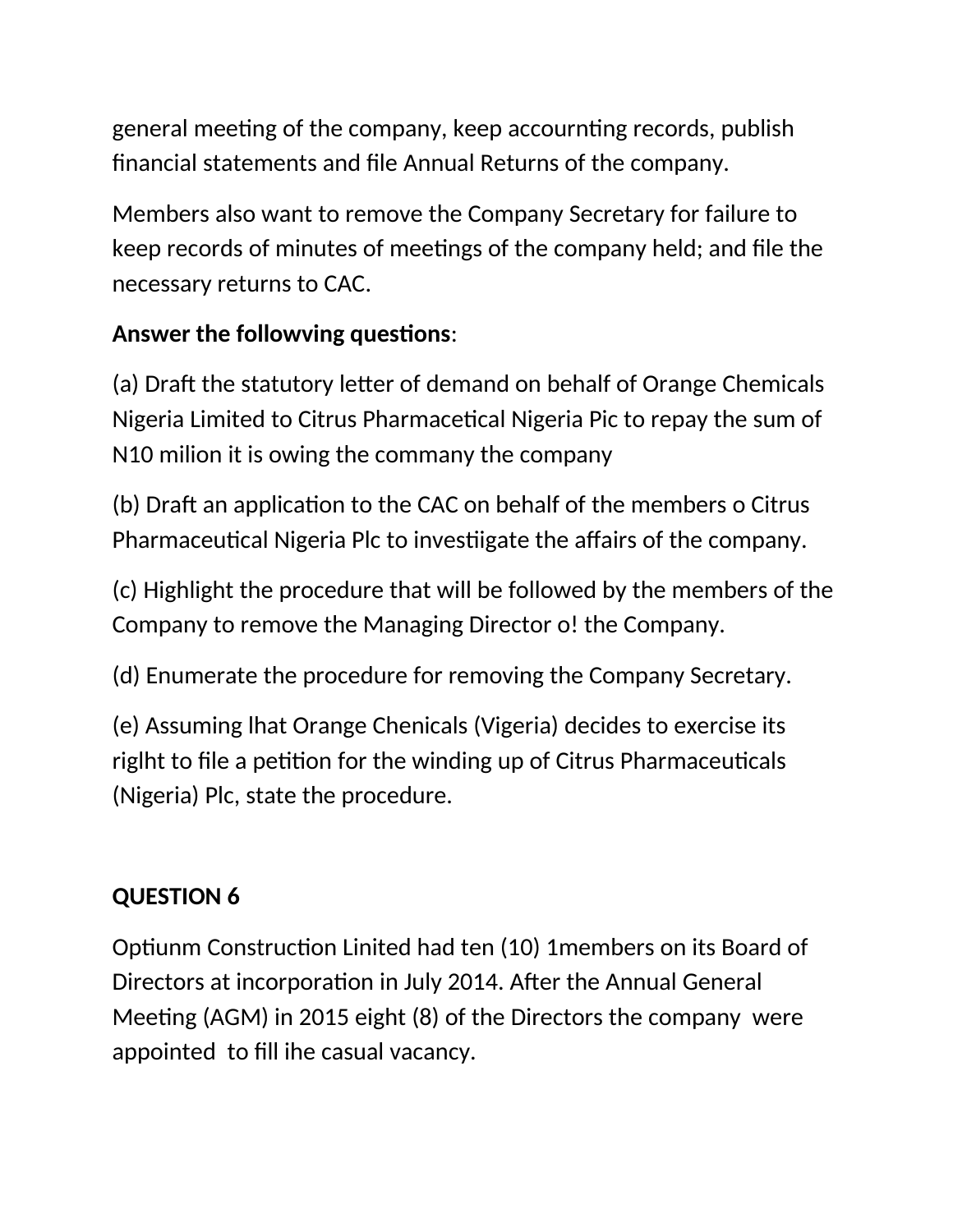During the 3rd Annual General Meeting held on August 30, 2016, the Chairman introdtuced another item in the Agenda, which he stated tO be retrement Of Directors, in accordance with extant law.

Otunba Kola Gbedu, one of the earliest appointed Directors interjected and cautioned the Chairman to stop pointing at him, as the rule does not affect him, having being a founding Director of the commpany. The Chairman further advised the newly appointed directors to confer among themelves and select those who would join in the retrement, otherwise they should all step down. When they stepped out, the newly appointed Directors, Okey Aziz was asked to accept to retre, being the youngest among them. He vehemently rebuffed their suggestion, and they returned without reaching an agreement. Rather, they insisted that they reserve the right to be re-elected automatically, even after retirement at the same Annual General Meeting.

Amidst the controversy, Haji Bunmi Shokoyn, a shareholder, indicated that she would be recommending two (2) Directors to replace retring ones. The Chairman overruled her, and stated that it was the prerogative of the Chairman to nominate candidates to replace the retiring Director and that, as the Officer, he was not affected by the retrement rule.

The meeting was thrown into confusion. You have been connsulted for the resolutiotn of the legal issues:

(a). (i) Advise the company on the application of the retirement rule on the Directors of the company, indicating how many of the Directors, and who in particular, would be affected by the rule.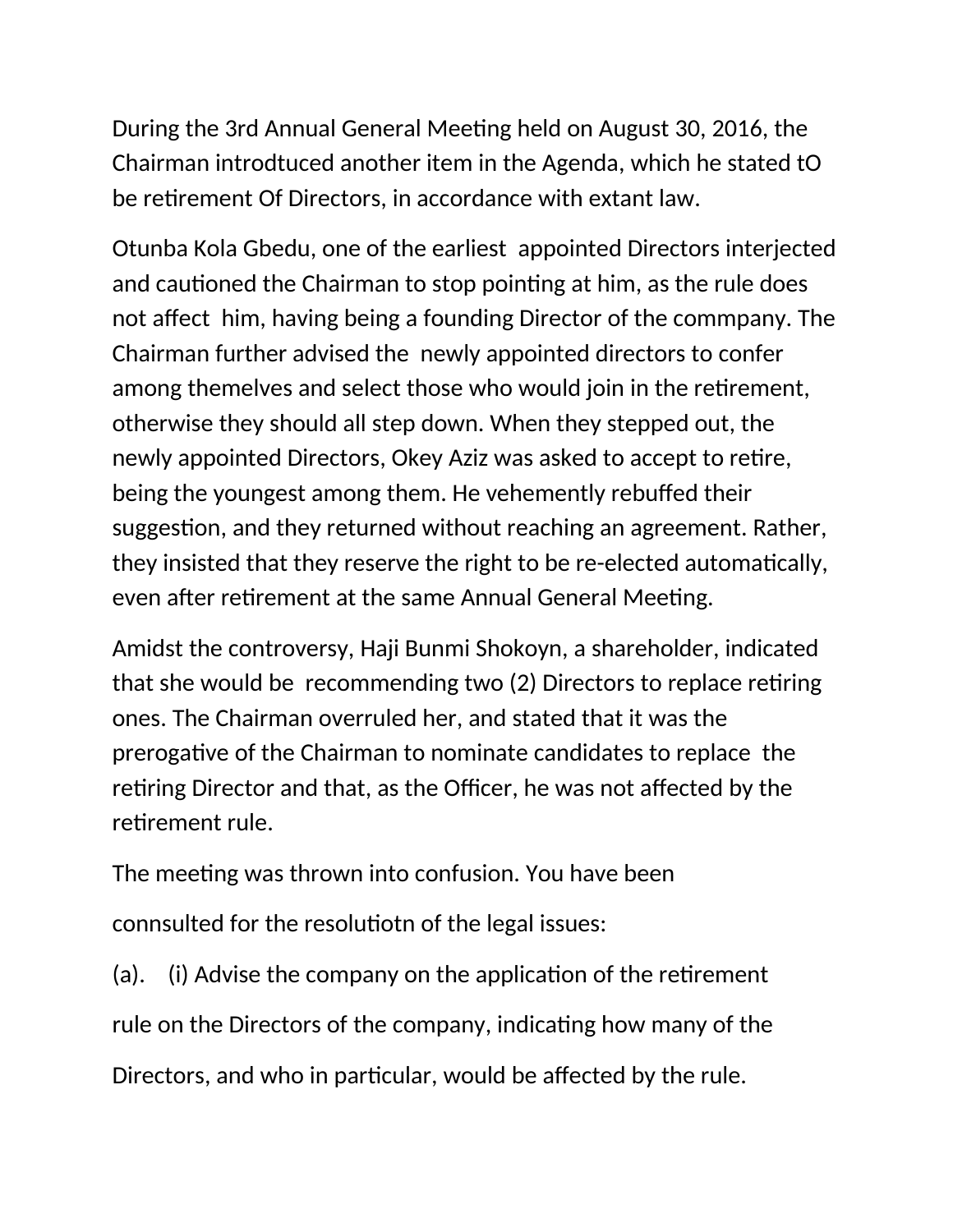(ii) Examine the contention of Ounba Cbedu that he would not retire being a founding Director of the company.

 $(b)(i)$  Outline the circumstances that may affect a Director's automatic election upon retirement at an Annual General Meeting.

(ii) How are the first Directors and additional Directors appointed? What constitute the ordinary business of an Annual General Meeting?

(c). (i) What Consequental records/returns are kept and delivered to the Corporate Afairs Commission upon change of Drectors?

(ii) Examine the propriety of Chief Greg Woko, occupying dual positon as Chairman/Chief Executive Officer in the company, under the code of Corporate Govemance 2013.

> **COUNCIL OF LEGAL EDUCATION NIGERIAN LAW SCHOOL BAR PT II EXAMINATIONS AUGUST 2016 CORPORATE LAW PRACTICE MARKING SCHEME SECTION A**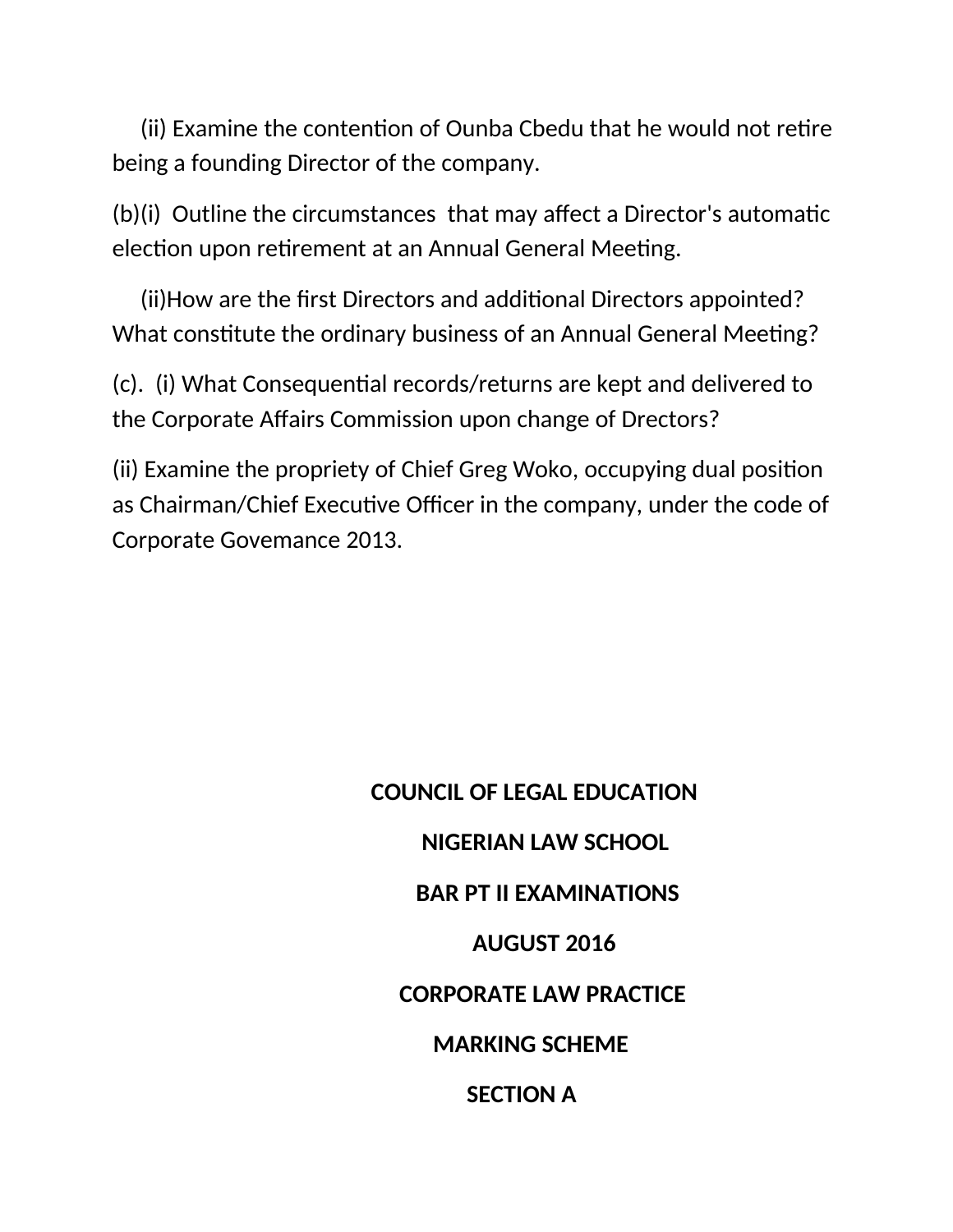### **QUESTION 1( COMPULSORY)**

1(A) See: Completed CAC FORMS-----------**10 Marks**

### **(B) KENDEL PALM PRODUCE LIMITED**

## **NO. 10, YELLOW DUKE STREET, CALABAR**

### **CROSS RIVER STATE**

### **NOTICE OF THE 3RD ANNUAL GENERAL MEETING**

### **RC. NO:**

**NOTICE IS HEREBY GIVEN** that the 3rd Annual General Meeting of the above named Company will be held on April 2, 2016 at the registered Address of the company, at No. 10. Yellow Duke Street, Calabar, Cross State to transact the following business:

## **ORDINARY BUSINESS**

1. Presentation of financial statemer directors report and auditor's report

- 2. Re-election of retiring directors
- 3. Appointment of auditor and fixing the remuneration of auditors
- 4. Declaraton of dividend. **1 Mark for any two**

## **SPECIAL BUSINESS**

1. Re-registration of the company as a publie company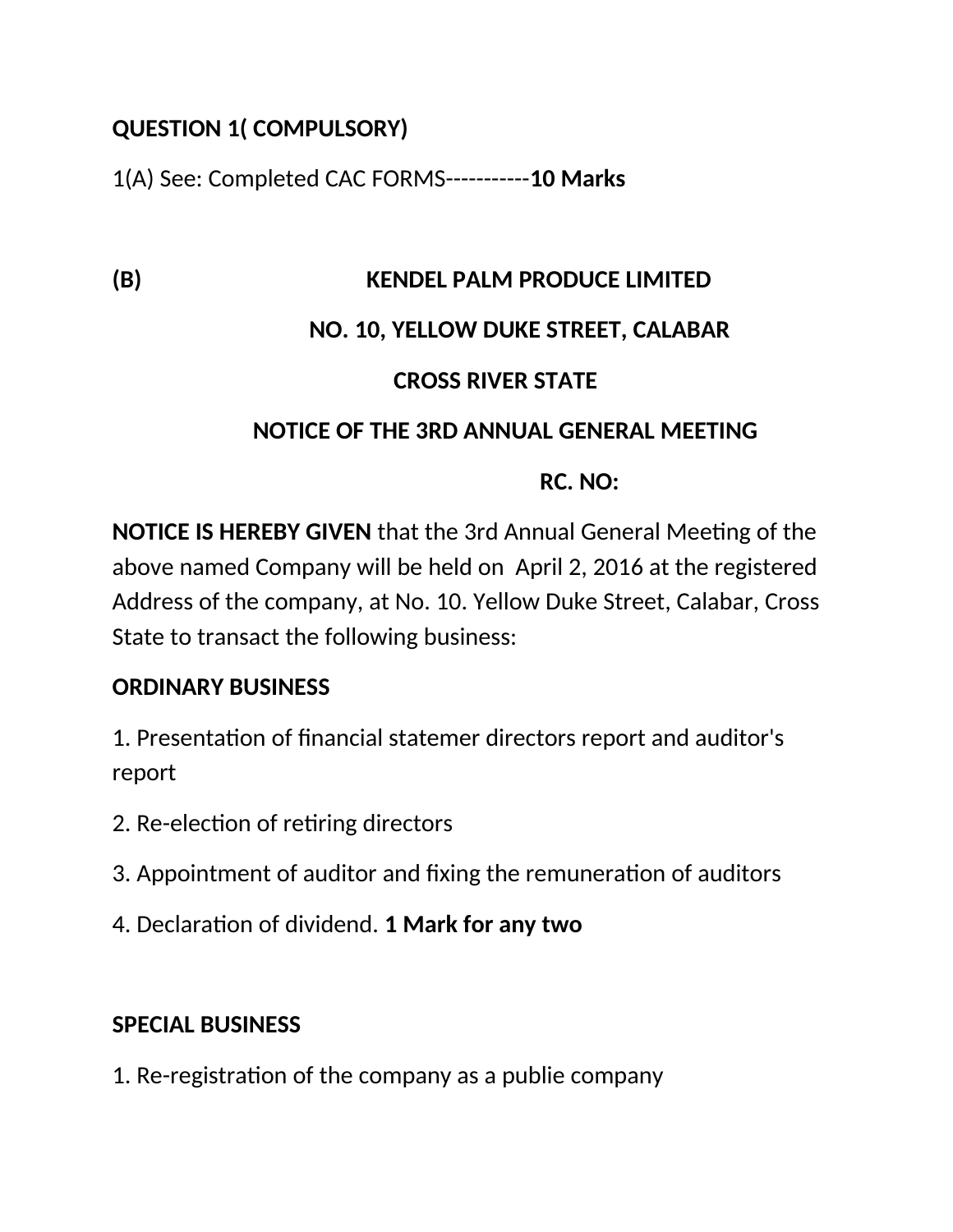- 2. Change of name of the company
- 3. Change of Registered Address of the company

4. Creaton of legal mortgage/Debenture. **1 Mark for any two**

**DATED this....... day of ......2016**

**(Signature)**

**(Any name)**

**Secretary 1 Mark**

#### **(C) KENDEL PALM PRODUCE LIMITED**

#### **NO. 10, YELLOW DUKE STREET, CALABAR**

#### **CROSS RIVER STATE**

# **SPECIAL RESOLUTION TO CONVERT/RE-REGISTER THE COMPANY AS A PLUBLIC COMPANY PURSUANT TO S.50 CAMA**

#### **RC. NO**

At the annual General Meeting of the above-nameed company hela or April 2, 2016 at its registered address, at No. 10, Yellow Duke Street, Calabar, Cross River State it was resolved:

"That the company be converted/re-registered as a public company"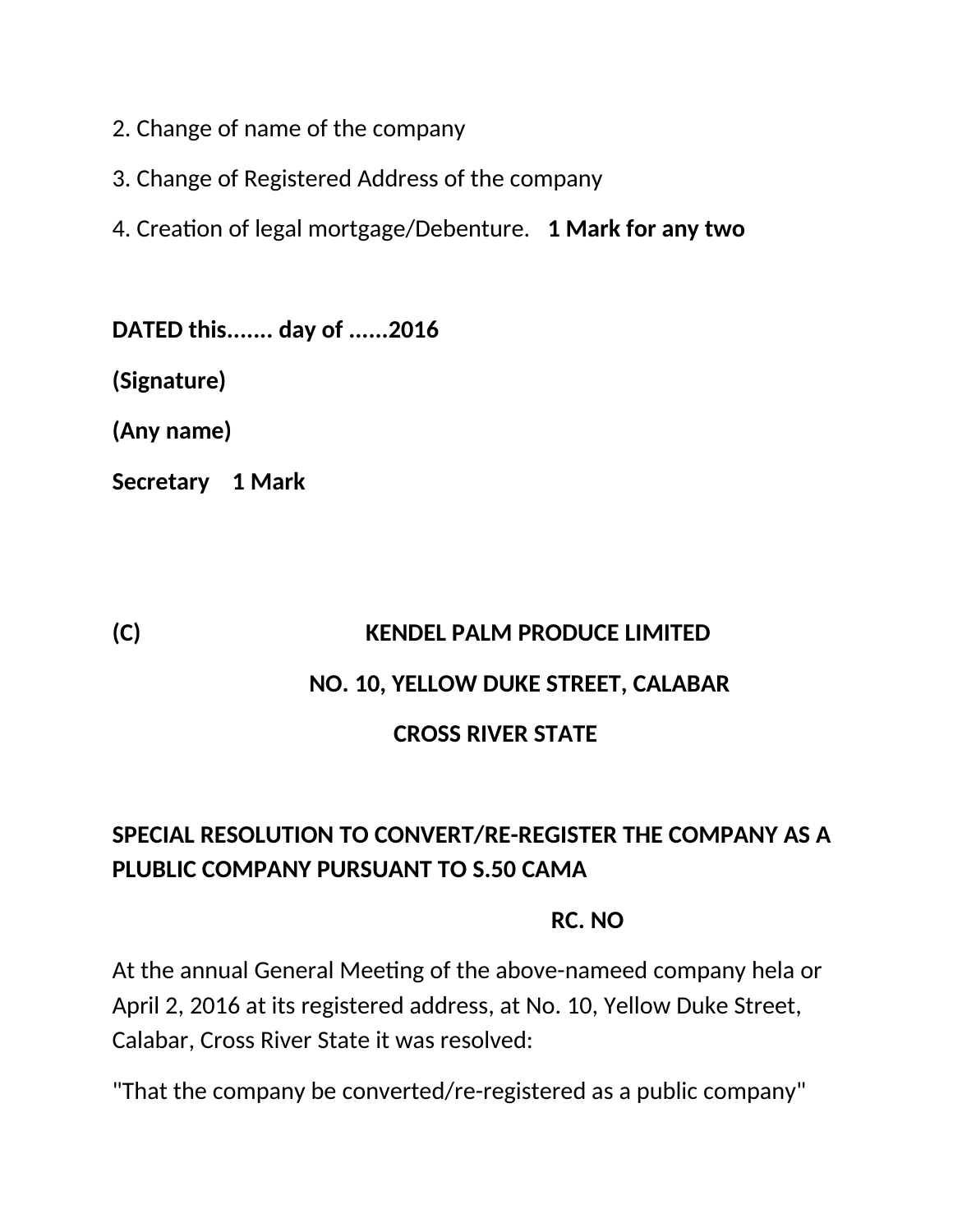DATED this.......... day of.......... 2016

**Director** 

**Director/Company Secretary** 

6 Marks

 $(D)$ 

The organisation best suited for this purose is a Company Lumited by Guarantee.

Reason beng it is for charitable purpose, and that the profit made from the business wil be used for the advancernent of its aims and objectives. See S. 26CAMA

The documents that are required to be delivered to CAC in order to rgister the organisation are as follows:

- (1) Memorandum and Articies of Asociation duly Stamped
- (2) Written consent or the Attorney General oi the Federation
- (3) CAC 1 Avaiiabiliy Check and Reservation ot Name
- (4) CAC 3 Notice of the Registered Address and any change thereof
- 5) CAC 2.1 Particulars of Company Secretary
- 6) CAC-Statutory Declaration of Compliance
- 7) CAC7-Particulars of First Directors and Subscribers e.g Driving

International Passport, National Identity Card, etc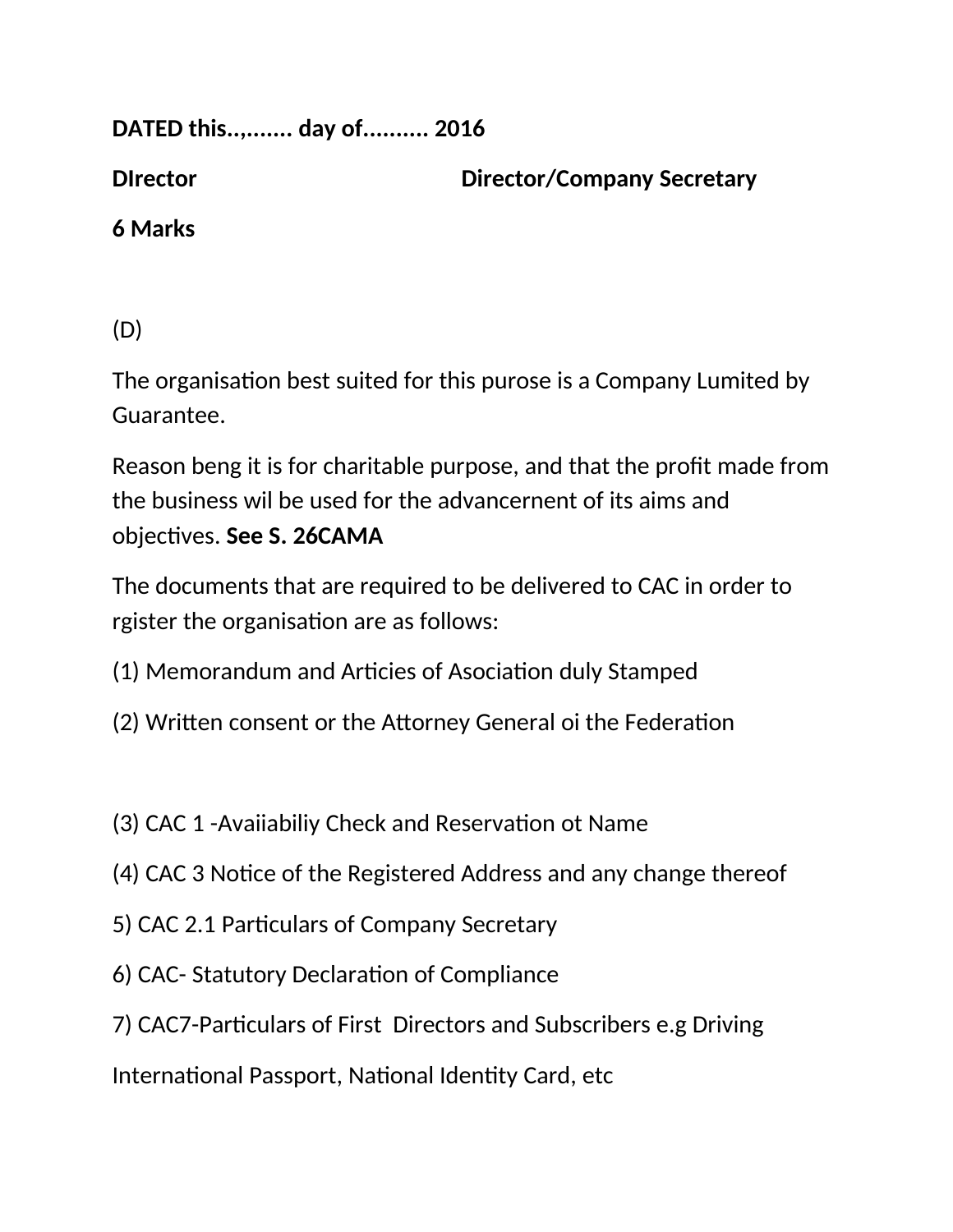### **QUESTION 2**

(A)

By virtue of S. 232(1) CAMA, unless otherwise provided in the articles, no business shall be transacted at any general meeting unless a quorum of members is present at the time when the meeting prceeds to business and throghout the meeting.

However, where a member(s) withdraw from the meeting for what appears to the Chalrman to be insufficient reasons and for he pupose of reducing the quorum, and in fact quorurn is no longer present, the meeting may contnue with the number present, and their decision shall bind all the shareholders and where there is only one member, he may seek direction of the court to take decision that will bind all the members. See: **S. 252(4) CAMA.**

where there is a quorum at the beginning, but no no quorum later due to some shareholders leaving for what appears to the chaiman to be suificient reasons, the meeting shall be adjoumed to the same place, and time, in a week's time, and if there is no quorum still at the adjourned meeting, the members present shall then be the quorum and their decision shall bind all Shareholders and where only one member is present, he may seek direction of the Court to take decision that will bind all.the members. See **secton 232(5)CAMA.**

In the instent case, the law allows the chairman to decide whether the reason for walking out is sufficient or insufficient. The legal implication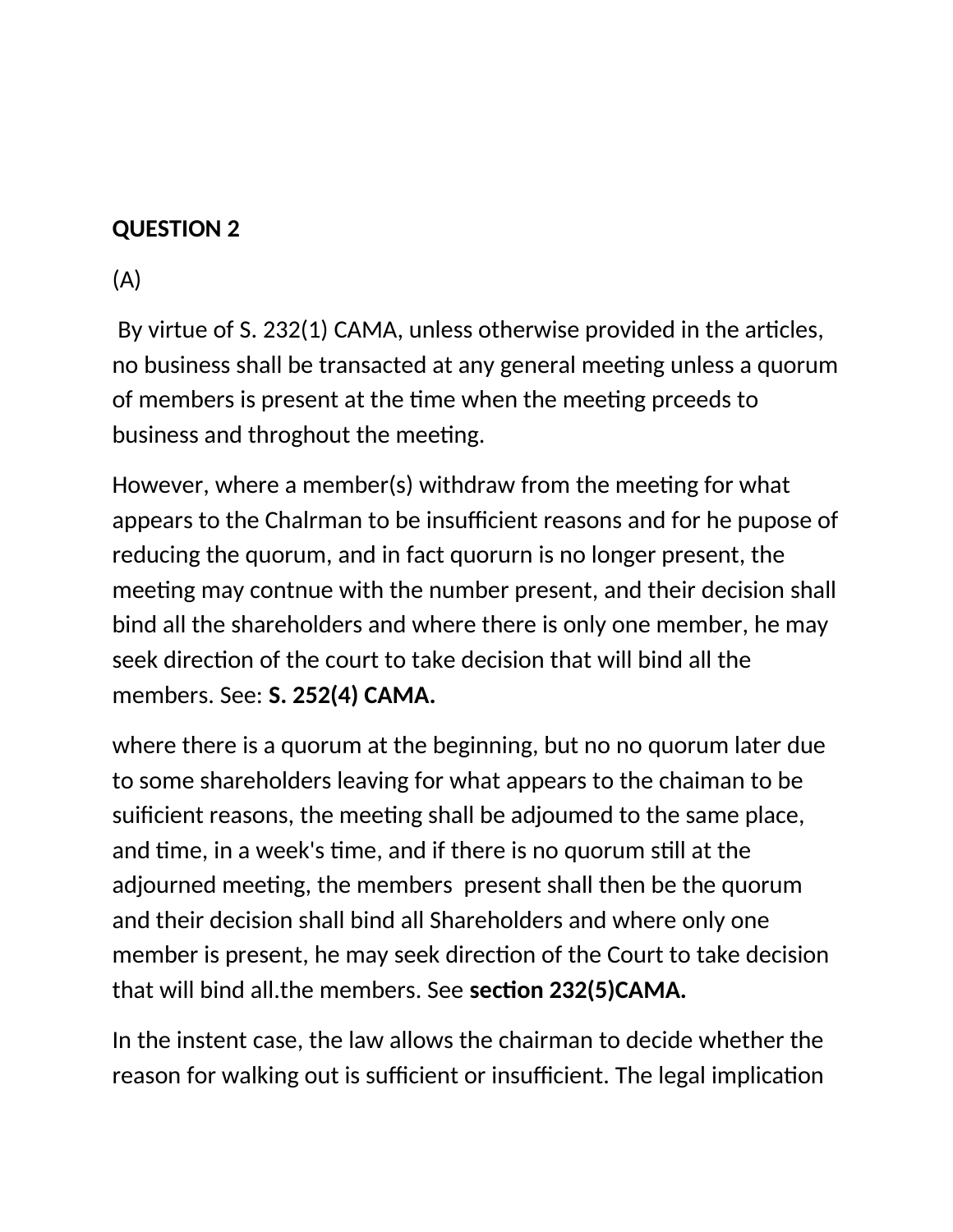or the decision he takes will be in accordance with **S.232 (4)(5) CAM**A, as above.

(B) The registration option that will allay the fears of the members in registering the foundation is Incorporated Trustees under part **C CAMA**, in which case the Written Consent of the Attorney General of the Federation is not required.

 $(c)$ 

1.CAC Form 1 -Availaibility check end reservation of name

2. CAC Form IT 1 -Duly completed Incorporated Trustees Applicaton Form

3. Two copies of the constitution of the Foundation

4. Impression of the common seal of the Foundation

5. Copy of the resolution of the meeting where the special clause was adopted

6. Evidence of ownership of land or an underaking in lieu of ownership of land within two years of incorporation

7. Extracts of the minutes of the mecting where the trustees were appointed and the special Clause adopted

8. Duly Sworn Trustees Decleraton Form

9. passport photographs each of the trustees atached to the trustees declaration form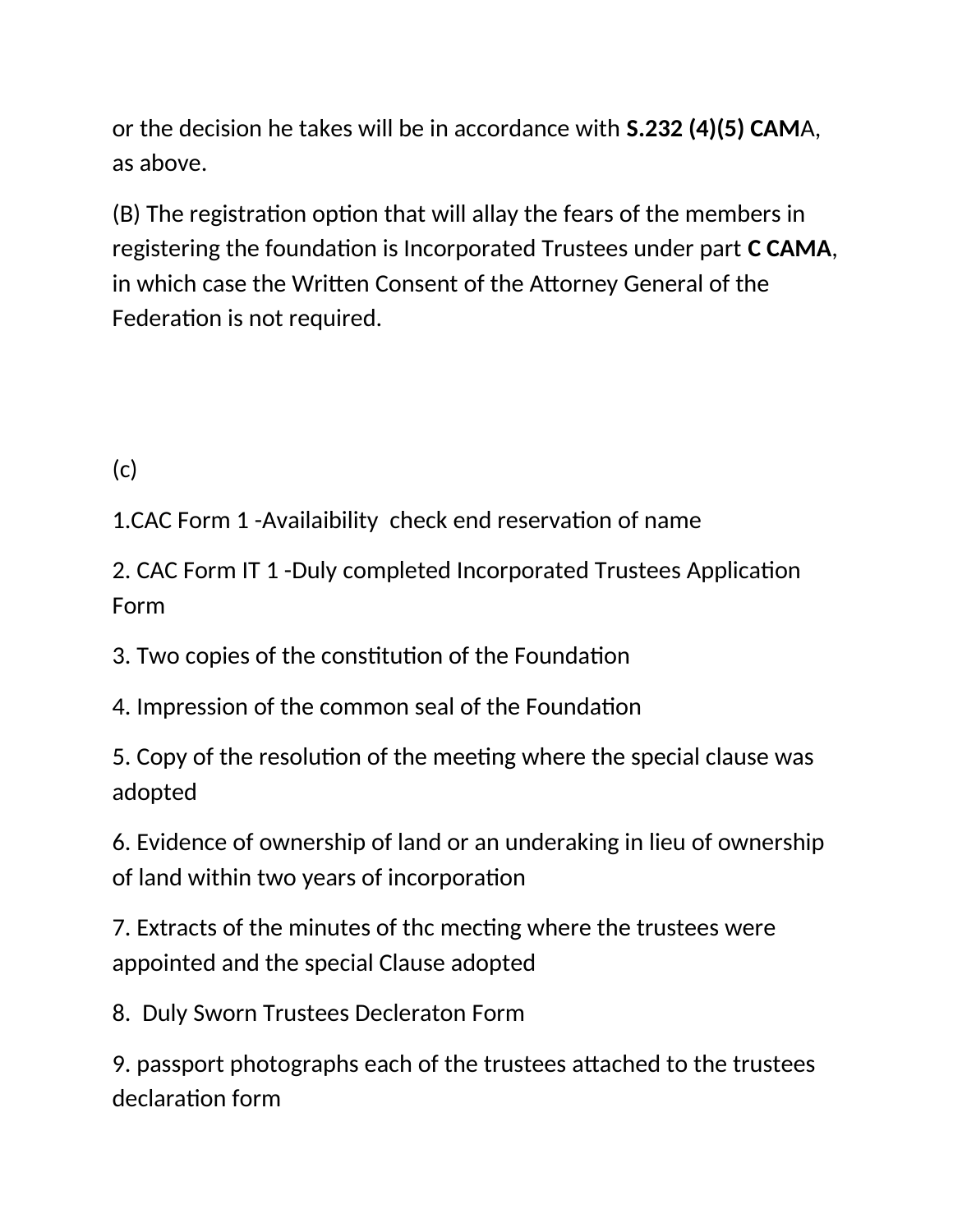10. Formal application for the Registerration of the Founcation signed by the Chairman and the secretary or the solcitor (if any) engaged to undertake the registraton

11. Original copies of newspaper publication or certified true copies of same

12. any Other document as may be reguired by the commission from time to time

13. Original receipts of payment of prescribed registration fees

(D)

## **ENTAK NIGERIA LIMITED RC: 123456**

# **(ANY ADDRESS)**

## **ORIDINARY RESOLUTION FOR FORMATION OF AN ORGANIZATION**

the Annual General Meeting of the company duly convencd and held on he 3rd day of August 2016 at the conference hall of Aridoif Hotels and Towers, Bwari, Abuja, the following resolution was proposed and unanimously passed:

"THAT Entak Football and Youth Empowerment Foundation be registered with the Corporate Afairs commission under part C of the Companies and Allied Matters Act."

**DATED this..,....... day of.......... 2016**

**Director Director/Company Secretary** 

**1 Marks**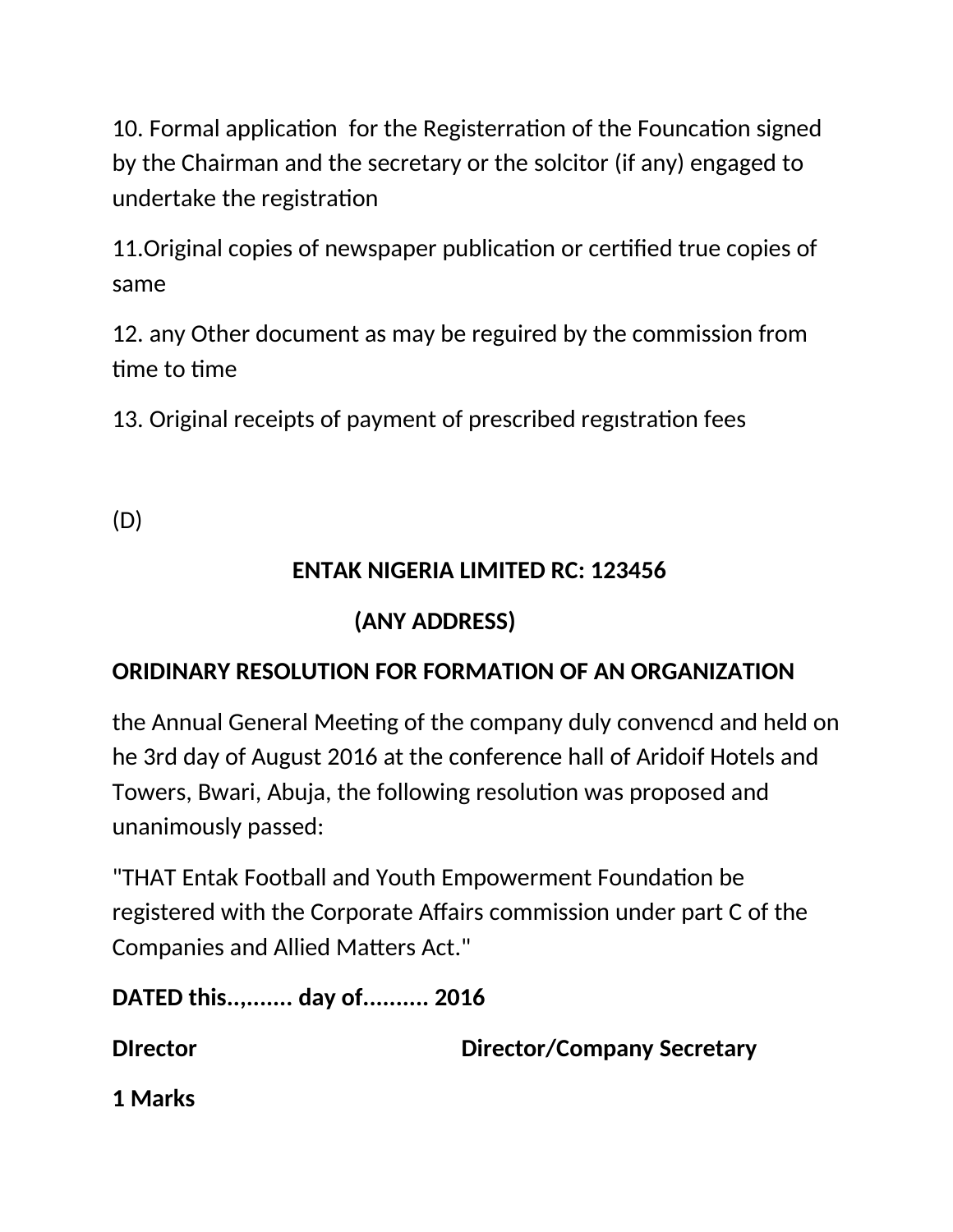E) The justification of the special clause is to regulate the use and application of the organization's income and properties. By virtue of section 603(1) CAMA, the income and property of the organization shal be applied solely towards the promotion of the objects of the organization as set forth in its constitution and any portion thereof shall be paid or transferred directly or indirectly, by way of the income and dividend, bonus or oherwise by way of proft to any of the members of the organization. Also, in the event that the ofganization is dissolved, excess assets will not be distributed to members but will be given to organization of similar objects, if not found, such will be transferred to any other charitable organization.

## **QUESTION 3**

A) Procedure for re-registration of a private to public company under S.50 CAMA is as follows:

- Board proposal of re-registration
- Company Secretary would call an Extra- Ordinary general meeting
- Company giving 21 days Notice
- Special Resoluition passed at General meetnng
- Secretary to file the following documents
- - Letter of Application.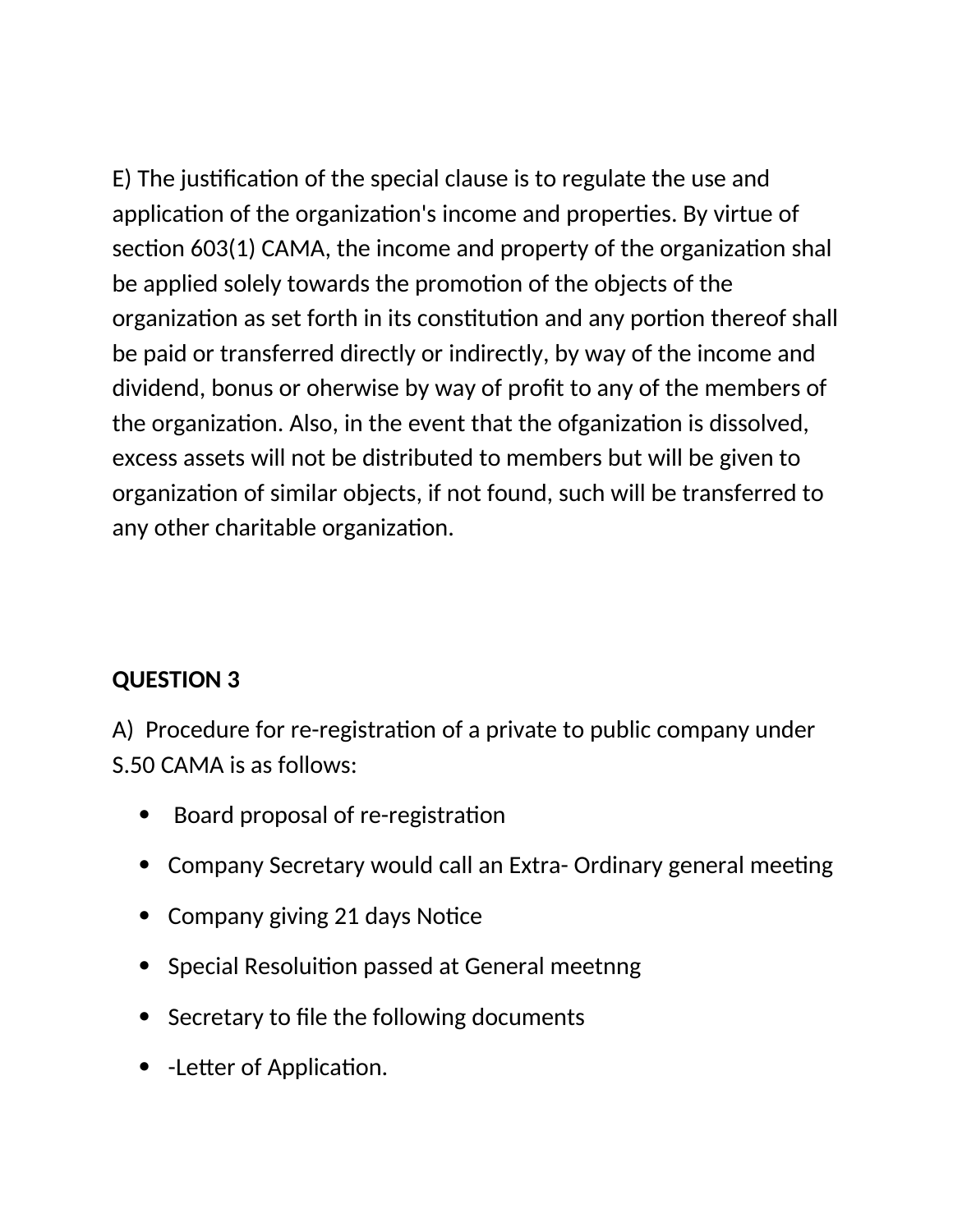- printed copy of altered memorandum and articles of association
- - A copy of written statement on oath signed by the directors and secretary showing that the paid up capital of the company is not less than 25% of the authorised share capital.
- A Copy of the balance sheet as at the date of resolution or preceding 6 months whichever is later.
- Statutory Declaration by a director and secretary showing tnat the Special resoluton has been passed and that the company's net assets are not less than the aggregate of th paid up capital and non-distributable reserves
- A copy of ay Prospectus or Statement in lieu of prospectus delivered Within the preceding 12 months to SEC.

(B)

## **CLYDE INFORMATION TECHINOLOGY LIMITED**

# **(ADDRESS)**

## **SPECIAL RESOLUTION PURSUANT TO S. 50 CAMA**

At the Extra- ordinary General Meeting of the company held On..... at No.4A Rewane Road, Ikoyi, Lagos it was resolved as follows-:

"that the company be re-registered as a Public Company"

**DATED this..,....... day of.......... 2016**

**DIrector Director/Company Secretary**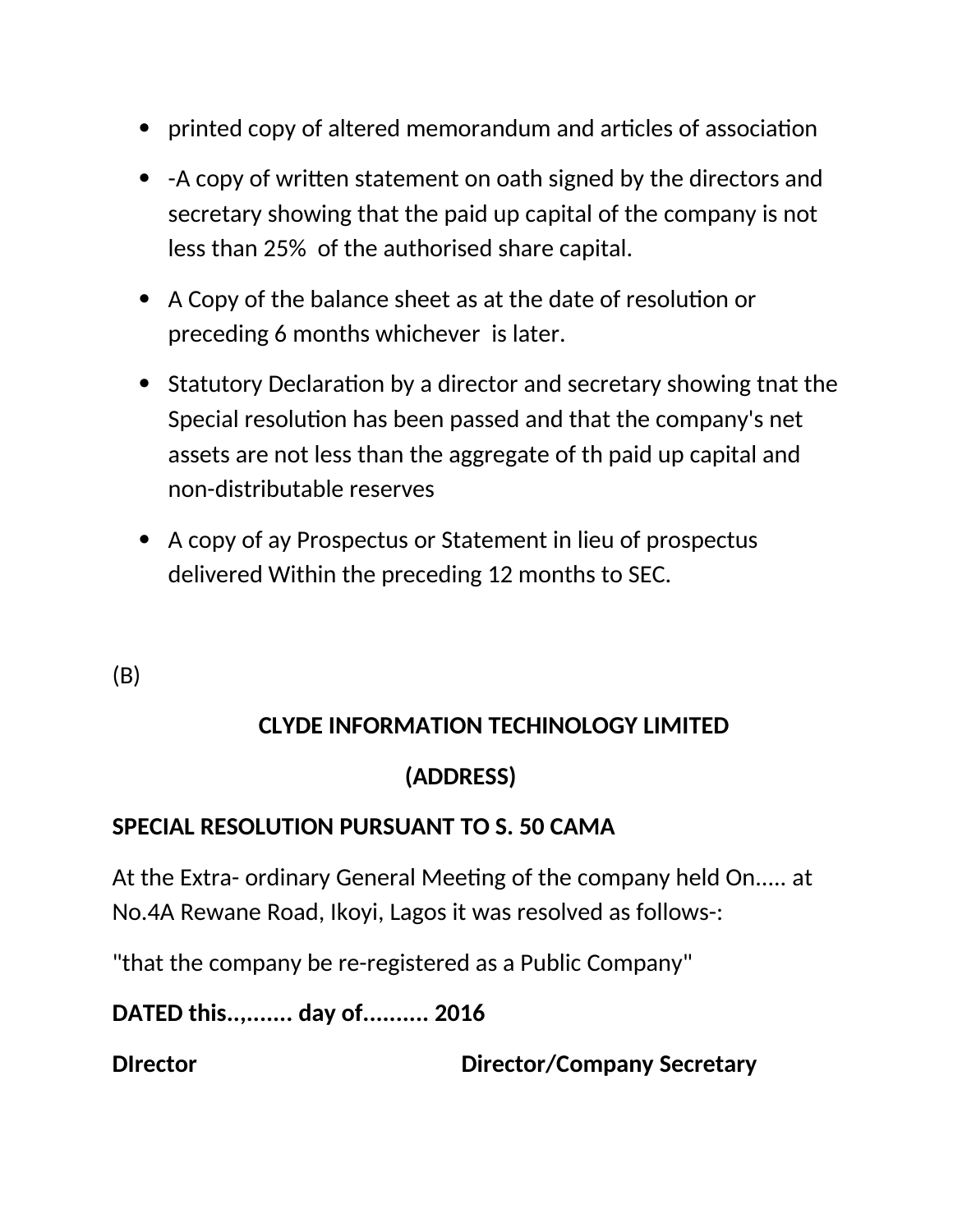### **1 Marks**

**(C)**

### **MEMORANDUM OF ASSOCIATION**

- The Name of the Comany to end with PLC
- The Name of the Company in the Name Clause will end with PLC
- Status Clause to reflect that it is now a Public Company
- If the Share Capital of the company is less than N500,000, it must be ncreased accordingly

#### **ARTICLES OF ASSOCIATION**

- The Name of the Cornpany to end with PLC
- Restriction in transfer of shares in the capital clause to be removed.
- Any clause on written resolution for general meetings to be removed
- Any clause stpulating that more than 1 director can be appointed by a single resolution to be removed unless prior unanimous resolution has been passed.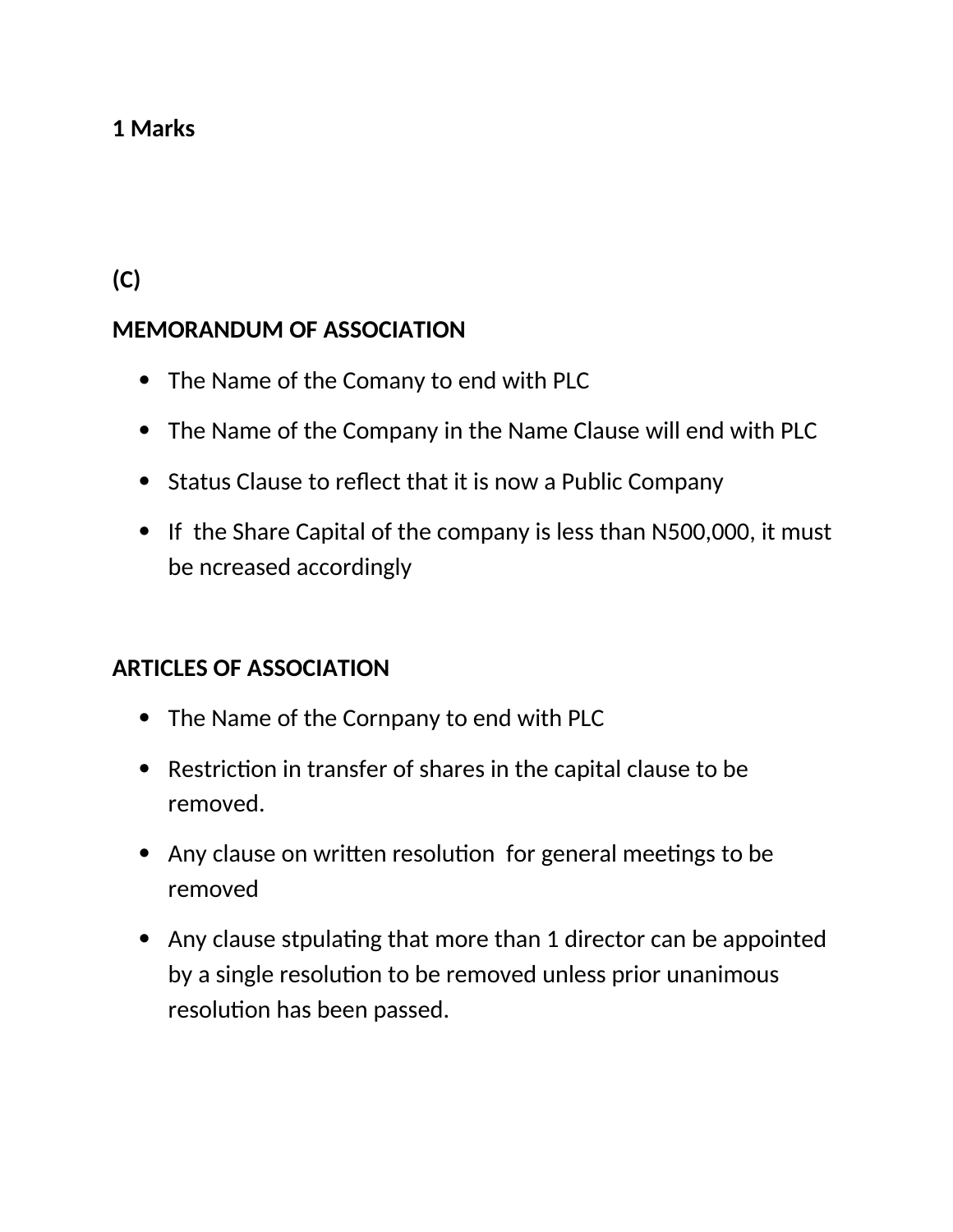(D)

- $\checkmark$  The Statutory Books with the Sections are: (ANY FIVE)
- $\checkmark$  REGISTER OF MEMBERS S- S.33
- $\checkmark$  INDEXOF MEMBER S-35
- $\checkmark$  REGISTER OF SUBSTANTIAL INTERESTS IN SHARES-S. 97
- $\checkmark$  REGISTER OF DIRECTORS' SHAREHOLDING- S.275
- $\checkmark$  REGISTER OF DIRECTORS & SECRETARIES-. 292
- $\checkmark$  REGISTER OF CHARGES-S.91
- $\checkmark$  REGISTER OF DEBENTURE HOLDERS-S.193
- $\checkmark$  MINUTE BOOK-S.241
- $\checkmark$  RECORD OF INSTRUMENTS- S.207
- $\checkmark$  ACCOUNTING RECORDS-S.331

(E) The Statutory Returns to be fled at CAC and the Time are ( ANY 5):

- Notice of Change of name-. 15 days
- Notice of Change of Directors- 14 days
- Notice of change of Secretary- 14 days
- Notice of change of Registered office- 15 days
- Increase in Share Capital 14/15 days
- Reduction in share Capital-15 days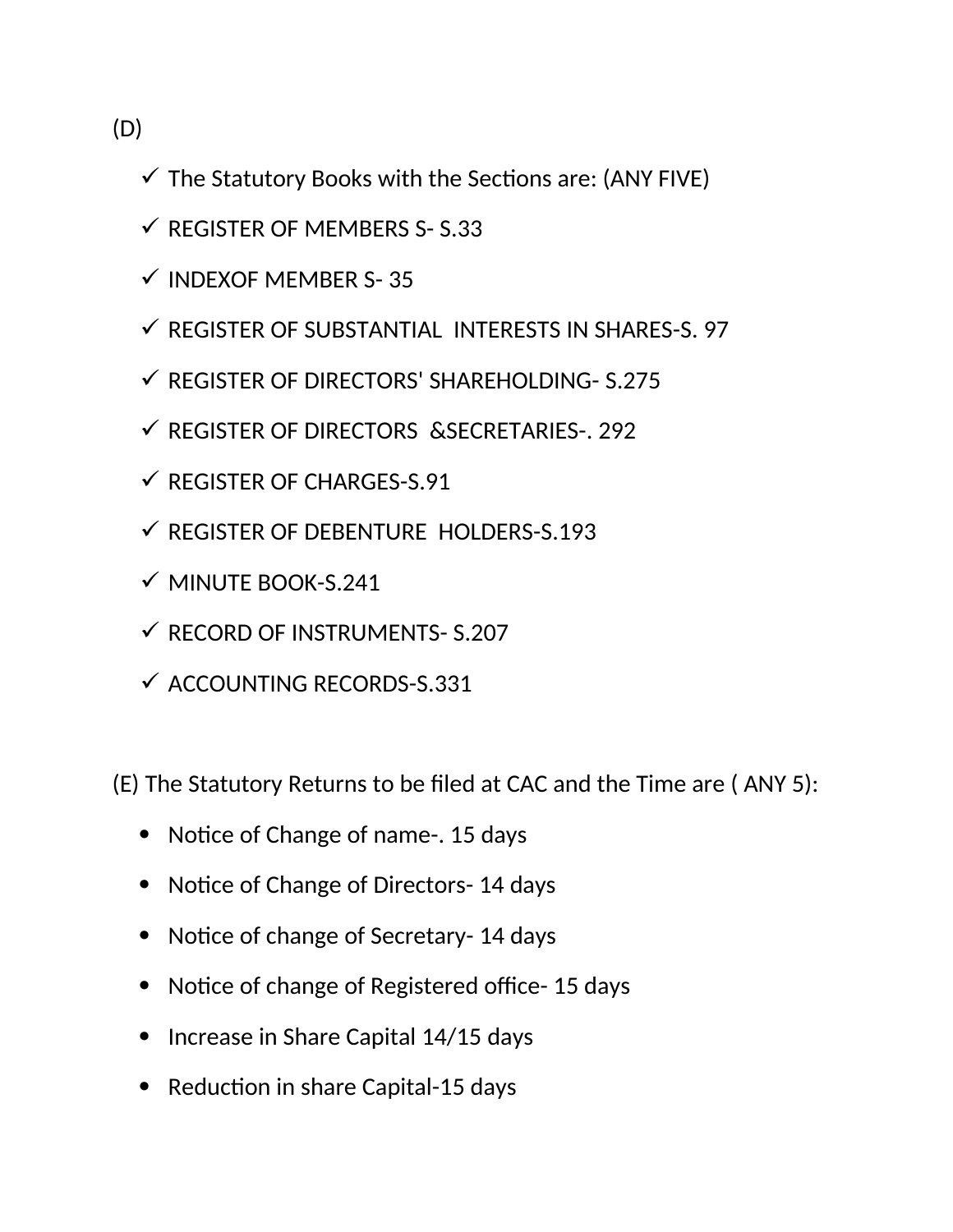- Notice of Consolidation- 15 davs
- Notice of Merger- 15 days
- Notice of Change of objcct- 15 days after the expiration of 28 days Or 15 days after court order.
- Allotment of Shares. One month
- Notice of Appointment of Auditor- 14 days
- Removal of Auditor- 14 days
- Re-registration-15 days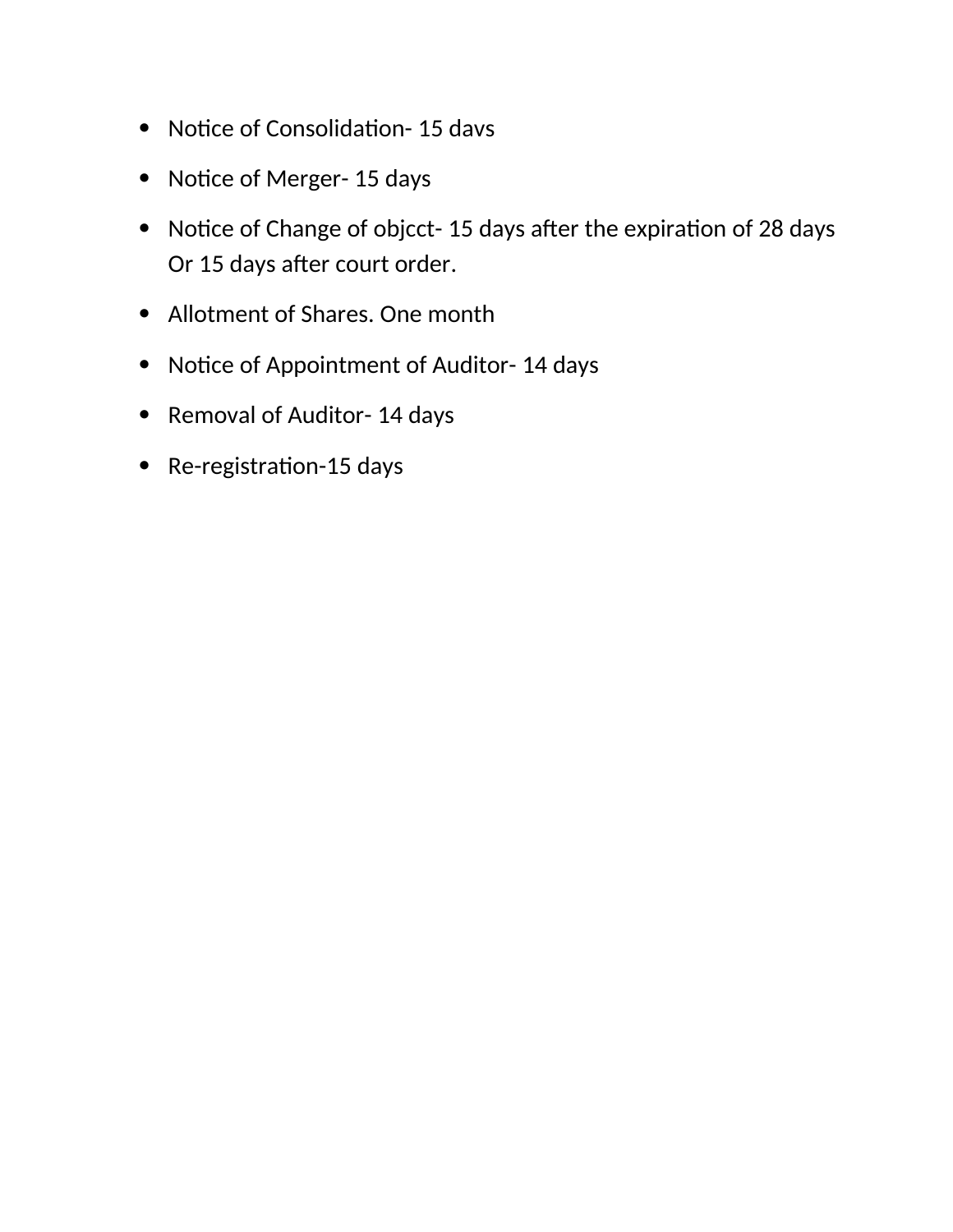| GORPORATE AFF                                           | 2101                                                           |
|---------------------------------------------------------|----------------------------------------------------------------|
|                                                         | <b>COMMISSION</b>                                              |
|                                                         |                                                                |
|                                                         | ma K                                                           |
| Name of Pressing<br>Accreditation No.                   |                                                                |
| Address                                                 |                                                                |
| State TANGE                                             |                                                                |
| RC.NO.<br>$P$ $\odot$ $D_{0k}$                          | Telephone No.<br>$10 - 54$<br>NUMBER                           |
|                                                         | $\frac{2}{3}$                                                  |
| NAME OF COMPANY GUSINESS NAME IN CORPORATED TRUSTEES    | fun di                                                         |
| PROPOSED NAME OF COMPANY DUSINES INCORPORATED TRESTERS. |                                                                |
|                                                         |                                                                |
|                                                         | LIVITET                                                        |
|                                                         | 1755                                                           |
| OPTION TWO                                              | FRODUCE                                                        |
|                                                         |                                                                |
|                                                         |                                                                |
|                                                         |                                                                |
| The name is to be used for:                             |                                                                |
| 四<br>Private Limited Company (LTD)                      |                                                                |
| b.<br>Public Limited Company (PLC)                      |                                                                |
| $\subset$<br>Unlinited Company (ULTD)                   | d. Company Limited By Guarantes (LTD/GTE)<br>e. Busines's Name |
| SH.                                                     | PERSONAL PRIVATE                                               |
| Dated this                                              |                                                                |
| $-107$<br>Dav i                                         |                                                                |
|                                                         | 30                                                             |
| <b>O</b>                                                |                                                                |
|                                                         |                                                                |
|                                                         | Signature of Presenter                                         |
|                                                         | $2 + 1$                                                        |
|                                                         |                                                                |
|                                                         |                                                                |
|                                                         |                                                                |
| $\alpha$<br><b>Carl State Corp.</b>                     |                                                                |
|                                                         |                                                                |
|                                                         |                                                                |
|                                                         |                                                                |
|                                                         |                                                                |
|                                                         |                                                                |
|                                                         |                                                                |
|                                                         |                                                                |
|                                                         |                                                                |
|                                                         |                                                                |
|                                                         |                                                                |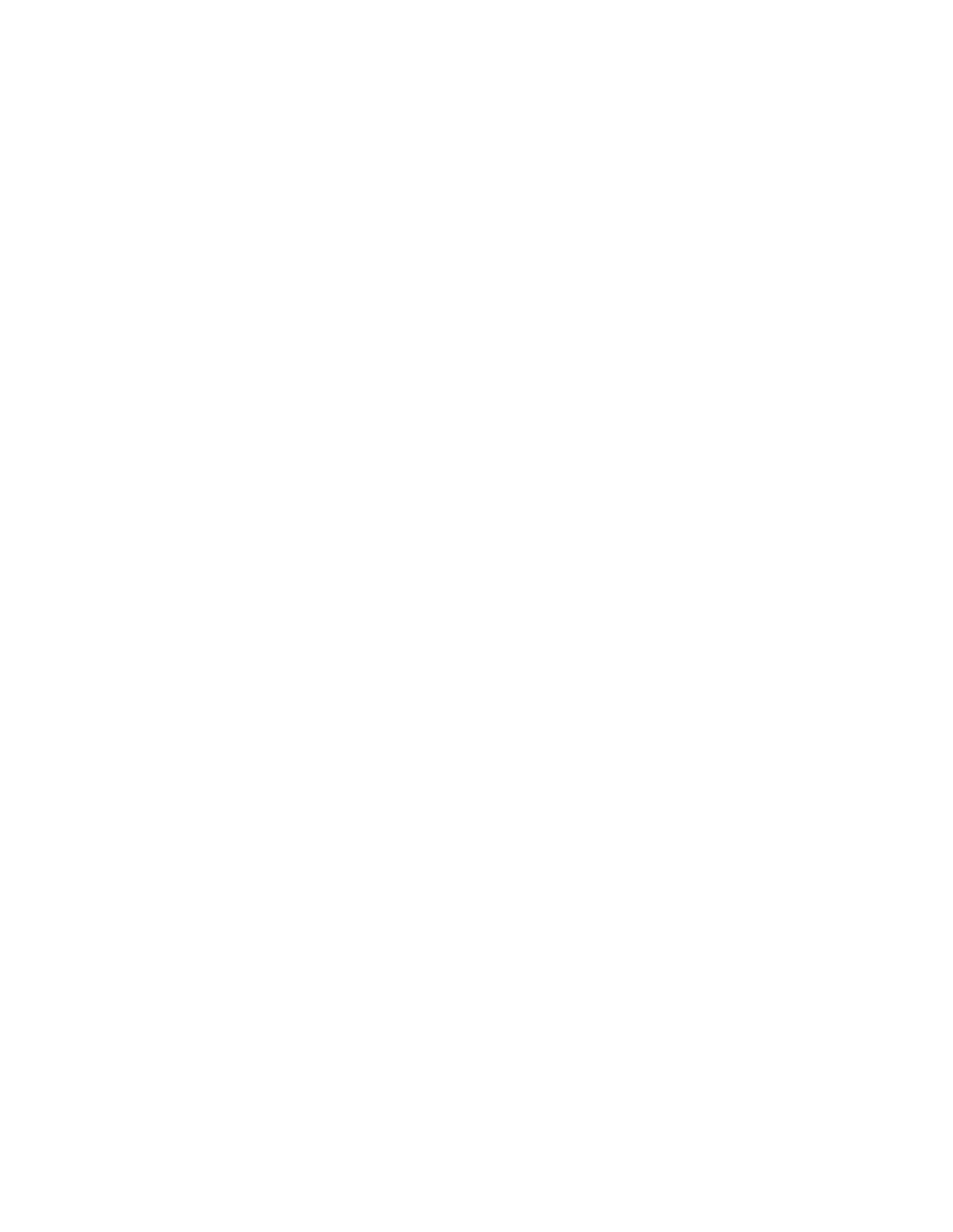$\frac{1}{2}$ 1,000,000 ORDINARY SERVI DURE OVE DIN AP. 1,000,000 State CROSS ROUGH Type of spares HAS AN ha of shires ORDINEARY  $2,000,0000$ AOD LES Type of shares No of shares FLICHA GAZEN AUDLES ORDINARY  $1,000,000$  $40 - 4$ Type of shares Ma of shares  $S$ tnie ANY SIGNATURE  $\frac{5}{\sqrt{2}}$ <br>  $\frac{1}{\sqrt{2}}$ <br>  $\frac{1}{\sqrt{2}}$ <br>  $\frac{1}{\sqrt{2}}$ <br>  $\frac{1}{\sqrt{2}}$ <br>  $\frac{1}{\sqrt{2}}$ STENATURE Hame of Director & 3 HE in required, please attach a separate form If there is transferent space on the form to previous the information<br>functor an required in the prescribed furnishing the fitting<br> $D^{\rm eff}$ Jurk Ary Address Generalitation Number. ASSA STEWARD DATE: Avey Selears LTUA  $2 - 3$ LLS OLLON E. oken つちごすり 示  $\label{eq:1} \mathcal{V}_{\mathbf{r},\mathbf{r}} = 0$ 8G Address NO.10, 16/00 DULE ST, No of shares Type of shares  $5,0000000$ ORIDINATION City CALABAR 9 STATE CROSS-RIVER  $2c$  $55$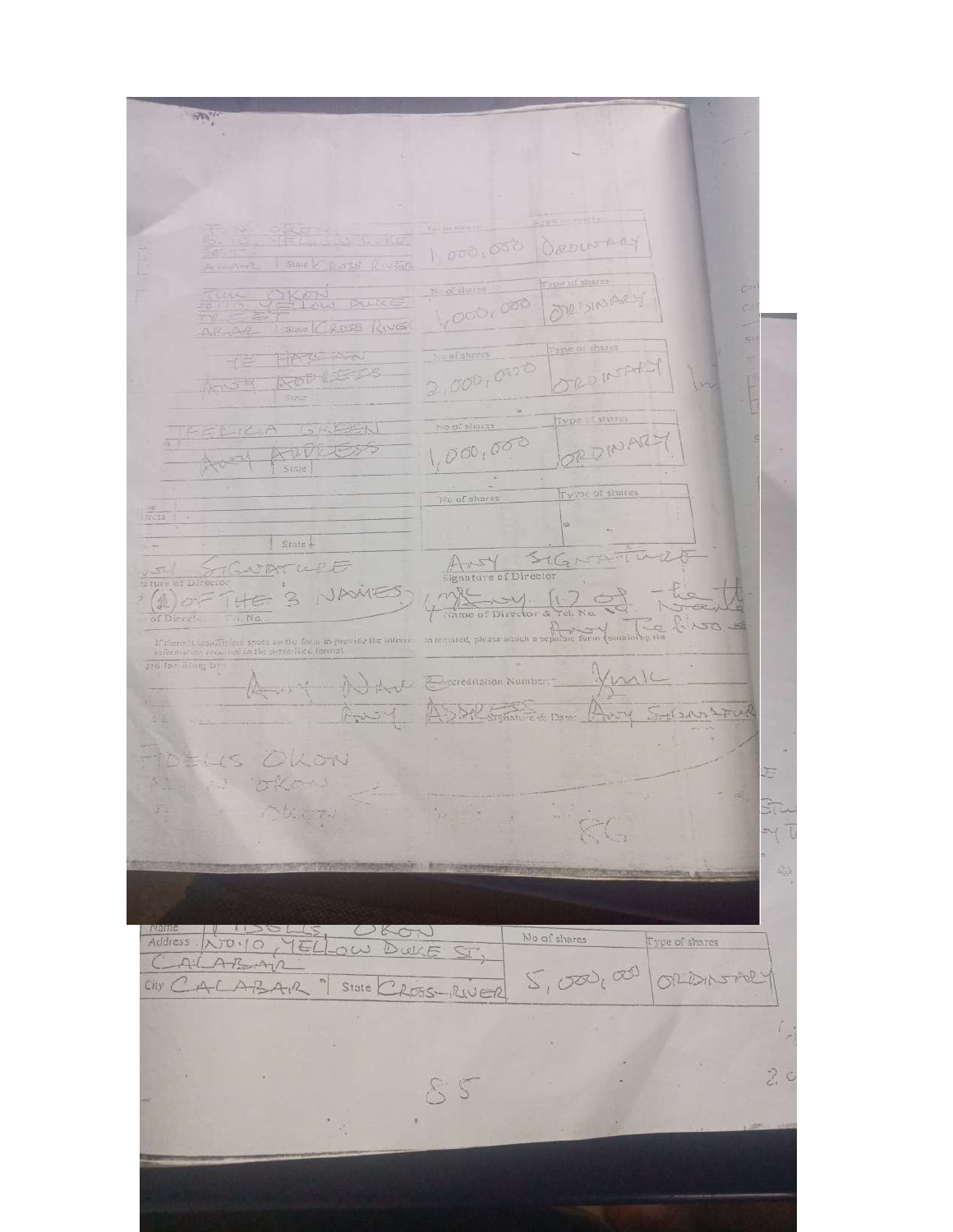CORPORATE AFFAIRS COMMISSION NOTICE OF SITUATION/CHANGE OF REGISTERED ADDRESS 2 mile any Number ny Name PALIN PRODUCE PLC **DAL**  $\circ$  ation A examples of the company of the above named company is situate at:  $(0.2)$  $2\pi i$ ABARCLOW DUKE CITY  $\begin{tabular}{|c|c|c|} \hline $\zeta$ & $\uparrow$ & $\mathbb{A}$ & $\zeta$ \\ \hline \hline P. O. Box \\ \hline State \\ \hline \end{tabular}$ ction B (For change in Registered Office Address only) e registered office of the above named company is now changed to:  $\mathcal{R}$   $v\sigma$  $50$ ATAMUNTO  $STICE ($ ity Box  $\mathbb{B}$ oy WN State NY SIGNATURE SIGNEATURE Signatur  $\frac{1}{\sqrt{\frac{1}{1-\epsilon}}}$ 3) NAMES Name of Scoretary & Tel. No.  $21L$  $70 -$ IEC No  $1E$ to house/plot number or street neave, address must be described in sufficient Details for easy location ed for filing by NV NARIE  $\frac{1}{2}$ **Accreditation Number** Ausy ADDRE EC & E-mail: Signature & Date: StGAW  $\frac{1}{2}$  $2C$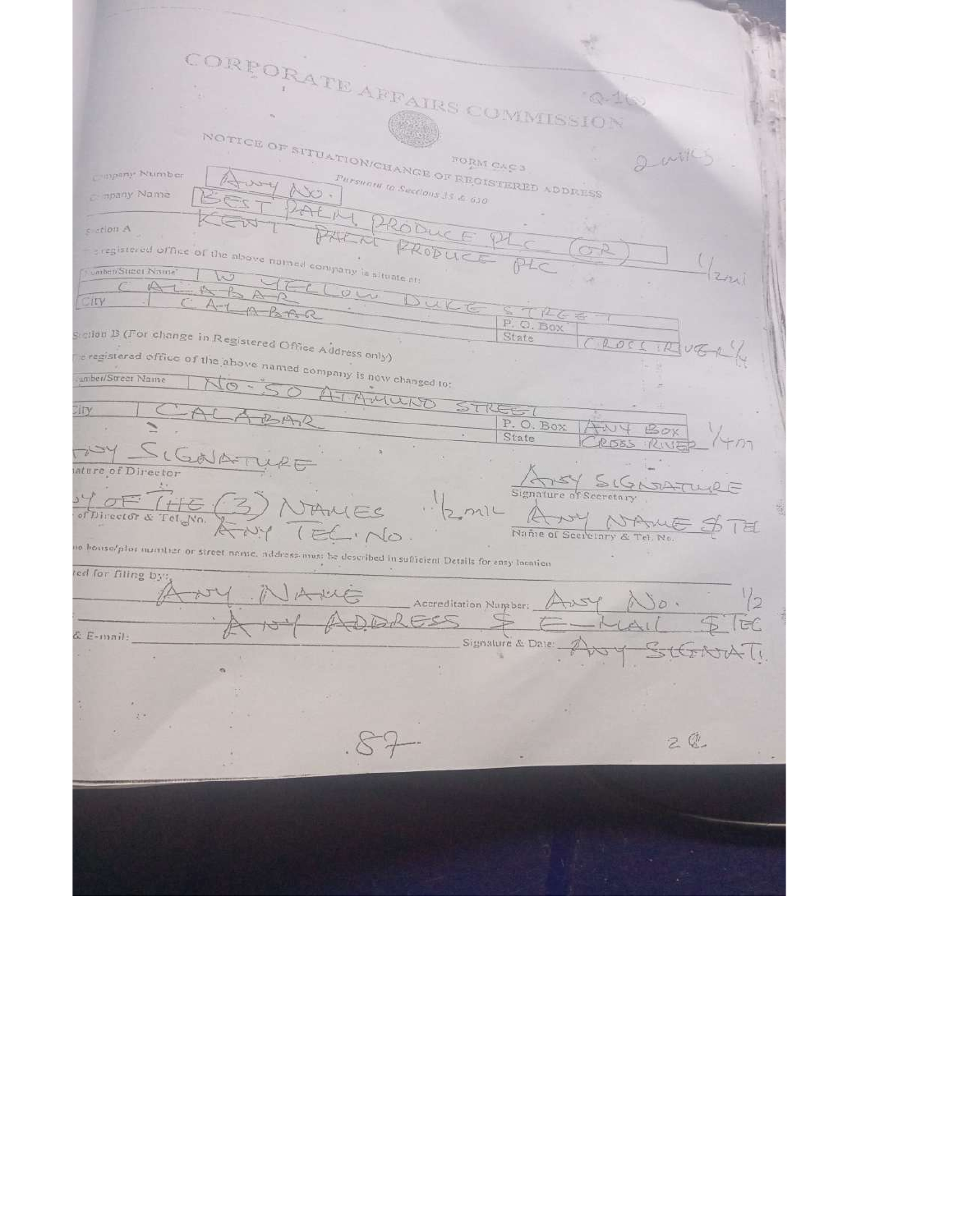# CORPORATE AFFAIRS COMMISSION

 $\bar{\gamma}$ 

 $\tilde{T}_c$ 

and the company's company's and

 $\sim$ 

|                                                                                  | JEORNI CA                                                                                                                                                                                                                                                                                                                   | $n-1$ |
|----------------------------------------------------------------------------------|-----------------------------------------------------------------------------------------------------------------------------------------------------------------------------------------------------------------------------------------------------------------------------------------------------------------------------|-------|
|                                                                                  | PARTICULARS OF CHARGE<br>Pursunnt to Section 197                                                                                                                                                                                                                                                                            |       |
| Col<br>105 Number<br>4504                                                        | No-                                                                                                                                                                                                                                                                                                                         |       |
| CG<br><b>GITTE</b>                                                               | RAC M<br>KRODUCE                                                                                                                                                                                                                                                                                                            |       |
| TELLS.<br>NFON<br>200                                                            | $A + 1$<br>) And<br>ETTLELK OKON and<br>Director and Secretary of the above named Company certify that the Company executed at the union term on the $2^{kN-2}$ day of $2^{kN-2}$ (Eq. 20) (20). The particulars of the charge are as described to low<br>2014, 2016 The particulars of the charge are as deteribed to over |       |
| stars of Charge<br>Circumpter.                                                   |                                                                                                                                                                                                                                                                                                                             |       |
| of creation of charge (or date of<br>isition of property subject to the<br>(222) | LEGAL<br>MORTGAGS<br>$2077 - 1211$<br>2076                                                                                                                                                                                                                                                                                  |       |
| of details and owners of the property                                            | $\sigma$ of                                                                                                                                                                                                                                                                                                                 |       |
| ාලුරේ                                                                            | $C\cap\Box$<br>bel<br>$5 - 25$<br>ALAGA 4                                                                                                                                                                                                                                                                                   | 520   |
| unes of persons entitled to the charge                                           | $C = P1$<br>1472                                                                                                                                                                                                                                                                                                            |       |
| or registration of ata                                                           | bet<br>4777<br>day of                                                                                                                                                                                                                                                                                                       | V     |
| SCHATLPG<br>Signature of Director                                                |                                                                                                                                                                                                                                                                                                                             |       |
| $C_{\perp} + C_{\perp}$                                                          | Signature of Sec etary<br>Les Abres                                                                                                                                                                                                                                                                                         |       |
| c of Director & Tel. No.<br>Presented for filing by:                             | E16<br>Tel No<br>Name of Secreta y & Tel. No.                                                                                                                                                                                                                                                                               |       |
| $85-$<br>WHY                                                                     |                                                                                                                                                                                                                                                                                                                             |       |
| 7 <sup>2</sup><br>- & E-mail:                                                    | SENGREES<br>225                                                                                                                                                                                                                                                                                                             | AJO.  |
|                                                                                  | ELLACL<br>Signature & Date:<br>$H - 1577$                                                                                                                                                                                                                                                                                   |       |
|                                                                                  | $A + I$                                                                                                                                                                                                                                                                                                                     |       |
|                                                                                  |                                                                                                                                                                                                                                                                                                                             |       |
|                                                                                  |                                                                                                                                                                                                                                                                                                                             |       |
|                                                                                  |                                                                                                                                                                                                                                                                                                                             |       |
|                                                                                  |                                                                                                                                                                                                                                                                                                                             |       |
|                                                                                  |                                                                                                                                                                                                                                                                                                                             |       |
|                                                                                  |                                                                                                                                                                                                                                                                                                                             |       |
|                                                                                  |                                                                                                                                                                                                                                                                                                                             |       |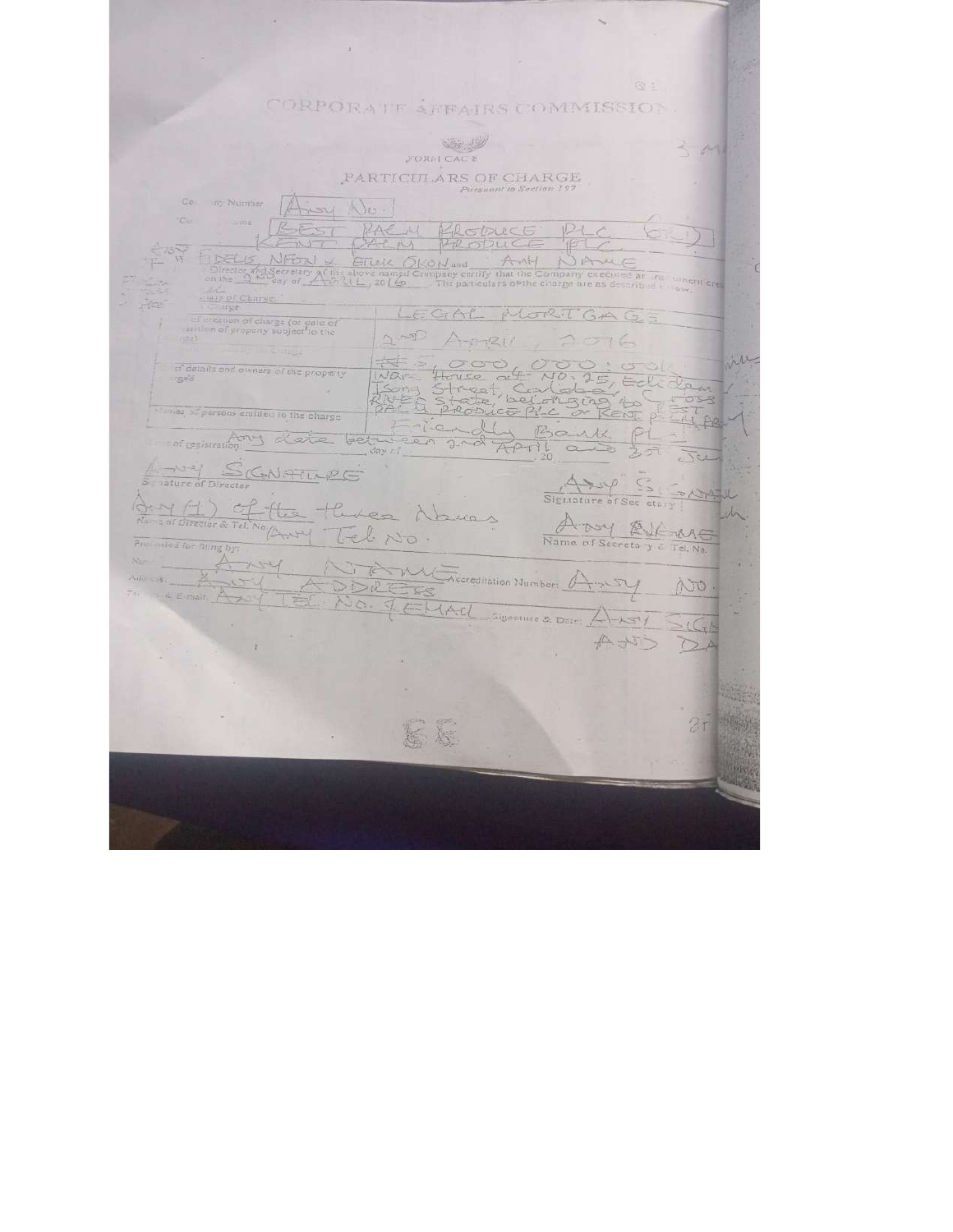# **COUNCIL OF LEGAL EDUCATION**

## **NIGERIAN LAW SCHOOL**

### **BAR PT II EXAMINATIONS**

### **AUGUST 2016**

### **CORPORATE LAW PRACTICE**

## **MARKING SCHEME**

### **SECTION B**

#### **QUESTION 4:**

#### A.

Conditons precedent to the successful issue of Federal Govt (sovereign) bonds are:

- i. The feasibility report on the specific project to be financed
- ii. The total loan outstanding including the proposed bond shall not exceed 50% of the annual revenue of the issuer ( in this case the Federal Government) for the preceding year.
- iii. Publication in a gazette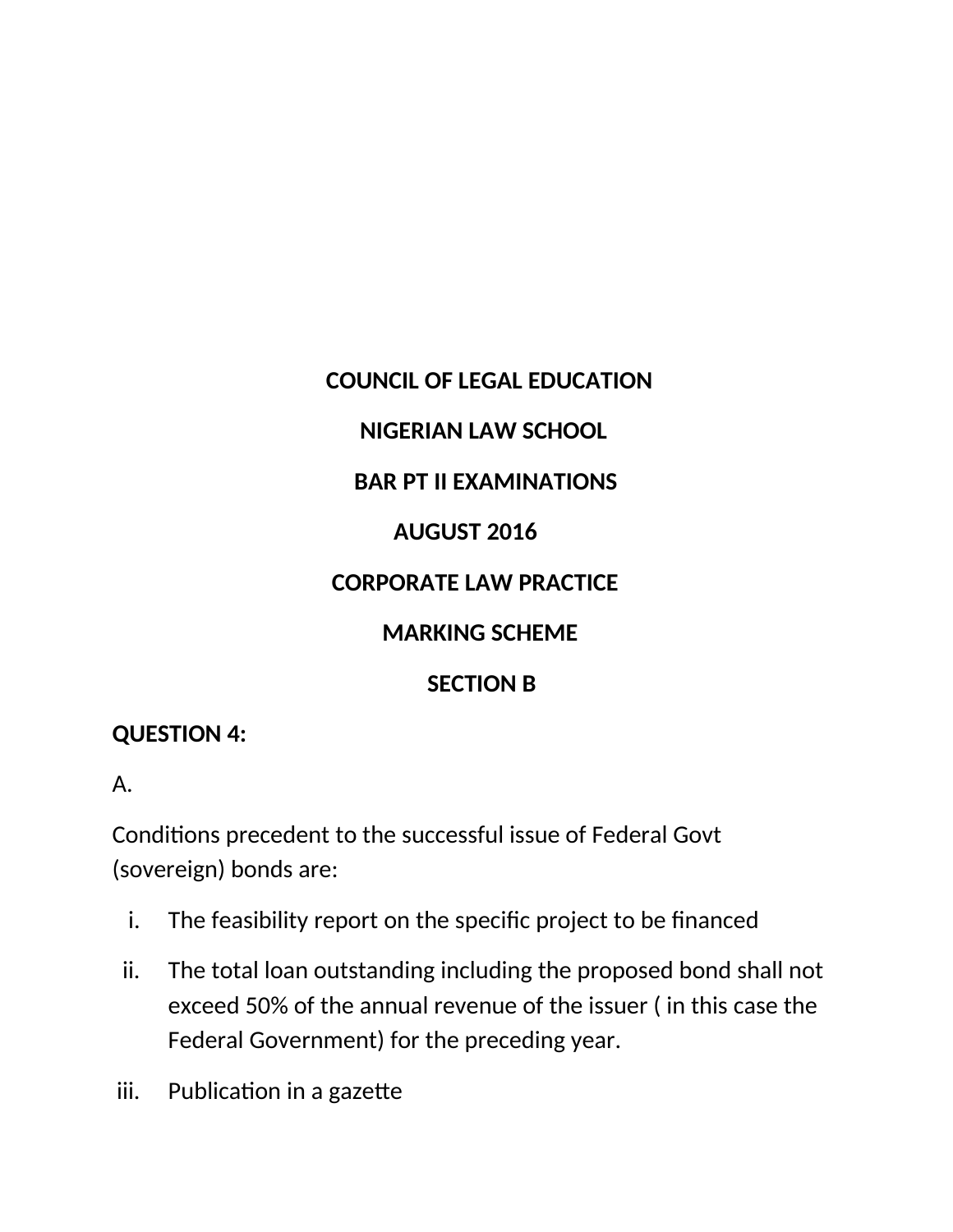- iv. The internally generated revenue of the issuer shall not be less than 60% of its total revenue for the preceding year
- v. Creation of sinking fund
- vi. Investment in the bond issue not backed by an irrevcable letter of authority shall be restricted to qualified institutional investors and hign net worth individuals as defned in the rules.
- vii. The guarantor's rating shall not be below investment
- viii. In additon to the issuer's internally generated revenue, the issuer shall provide a third party guarantee from a bank, insurance company, Supranational institittions, international financial institutions or any other acceptable to the commission to cover payment of the principal and interest in the event of default
	- ix. The guarantor shall be the primary banker of the issuer tor the purpose of its IGR (internally generated revenue) through,the tenure of the debt issue
	- x. The Redemption shall not exceed 25 years
	- xi. Registration with SEC

## **Identification of areas af seeming conflict.**

Section 251(1)(C) Constitution of the Federal Republic of Nigema 1999 (as amended) conferred oxclusive jurisdiction on the Federal High Court in relation to an action or procecding arising from the operation of the Company and Allied Maters Act or any other enactment replacing that Act or regulating the operation of companies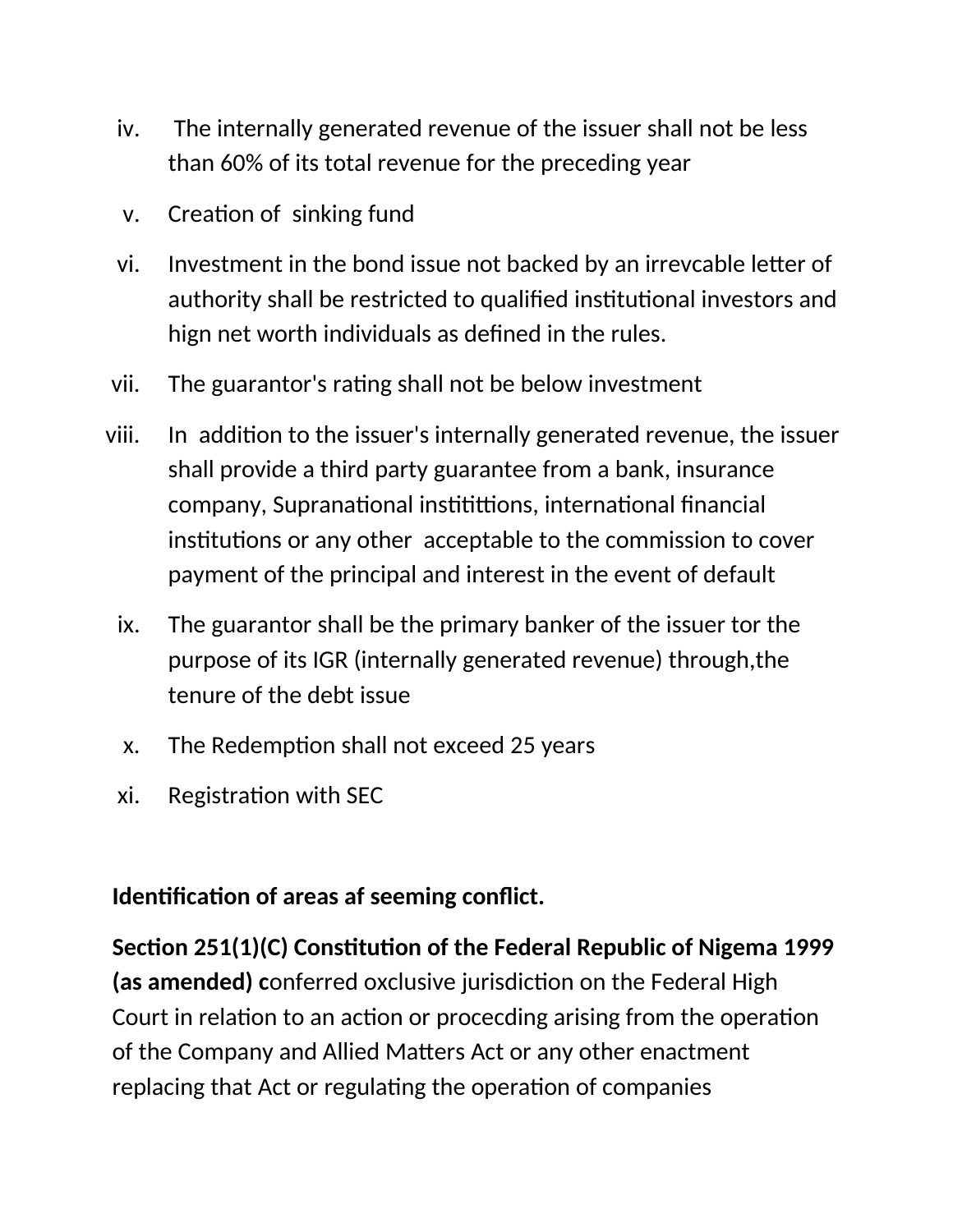incorporated under CAMA. On the other hand, section 284 1SA conferred exclusive juriddroction over capital market disputes on the Investnient and Securites Tribunal.

Secondly, **Secton 251(1)(r) Consttuton of the Federal Repullic of Nigema 1999 (as amended)** conferred oxclusive jurisdiction on the Federal High Court in relation to an action or procecding for a declaration or injunction affecting the validity of an executive or administrative action/decision by ile Federal Government or any of its agencies. However, by section  $284(1)(a)$  (i)-(iv), the Investment and Securities Tribunal has the exclusive jurisdiction to hear and determine a decision of the Securities and Exchange Commission (which is an agency of the Federal Government) in the operation of the Investment and Sepurites Act between the commission and other capital market operators and self reegulatory organisations.

Therefore there are apparent conflict between the jurisdiction of IST and Federal High Couirt (FHC). The resolution lies in using the transaction to determine whether to file the action in FHC or IST. Capital Market transaction is and related matters should be confined to the IST.

# **(C) The head Protectve reliefs ayallaieto minorites in Nigeria under CAMA:**

- 1. Reliefs for Members' Direct action (personal action)
- 2. Reliefs for Representative action
- 3.Reliefs for Unfairly Prejudicial and oppressive conducts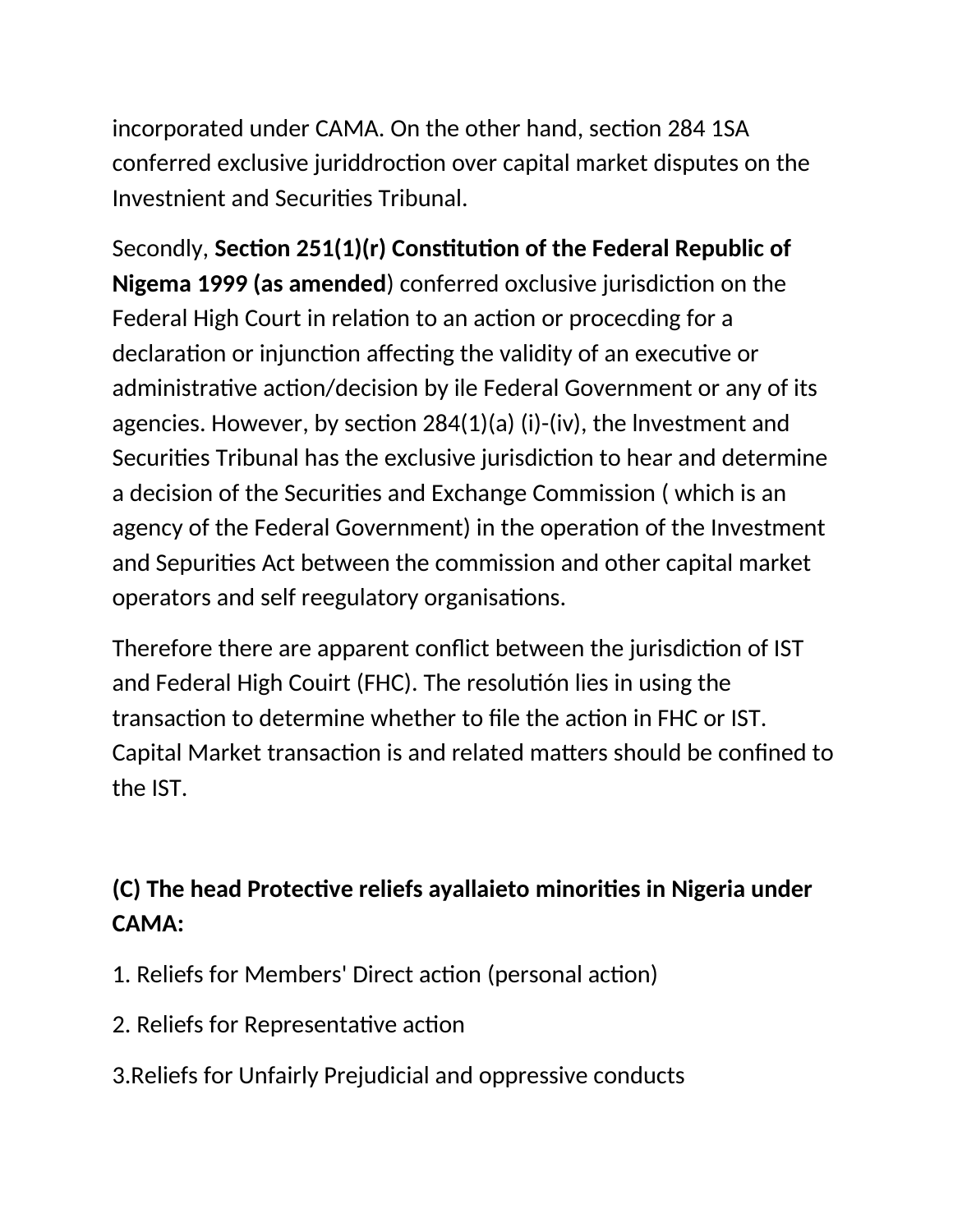- 4. Rpliers for Derivative action
- 5. Reliefs for Investigation of Company's affairs

## **1 mark each**

- D. The options available to them are:
- 1. Arrangement on sale
- 2. Purchase and assumption

Arrangement on sale because the company can no more operate legally and so should be liquidated to enable the members use the proceeds to invest in shares of an operational bank in the ratio of their shareholding in New Generation Bank Plc

Purchase and Assumption because the company is now moribund (inoperational). Therefore, exploring this option will enable a viable Commercial bank to purchase the comnpany's assets and assume its liabilites while its menabers will now hold shares in the purchasing company.

## **REGISTRATION PROCEDURE**:

Take instructions

Availability check and reservation of name

Conmplete relevant incorporation forms and Memorandum and

Articles of Association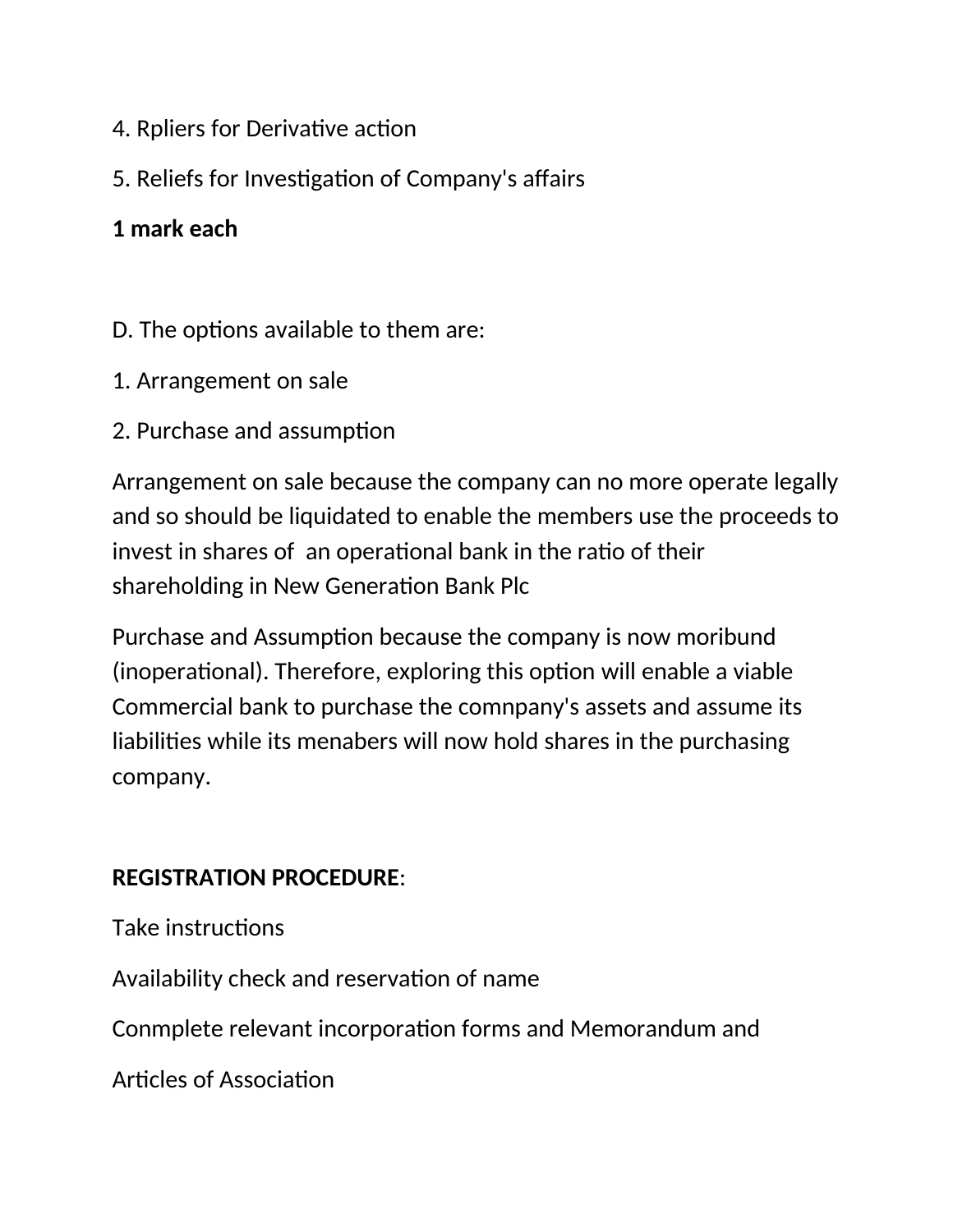Stamping of Memorandum and Articles of Association

Obtain the Attorney-General's consent

Fling of the docunents at CAC

Obtain Certificate of incorporation and CTC of relevant incorporation documents

### **QUESTION 5**

a. Statutory letter of demand pursuant to S. 409 CAMA.

### **RC NO:**

### **(ANY ADDRESS)**

 **Date: (31/8/16)**

**The Managing Director**

**(Citrus Pharmaceutical Nig. Plc.** 

**(ANY ADDRESS)**

Dear Sir,

**STATUTORY LETTER OF DEMAND PURSANT TO S.409 CAMA**

**RE-LOAN OF TEN MILLION NAIRA**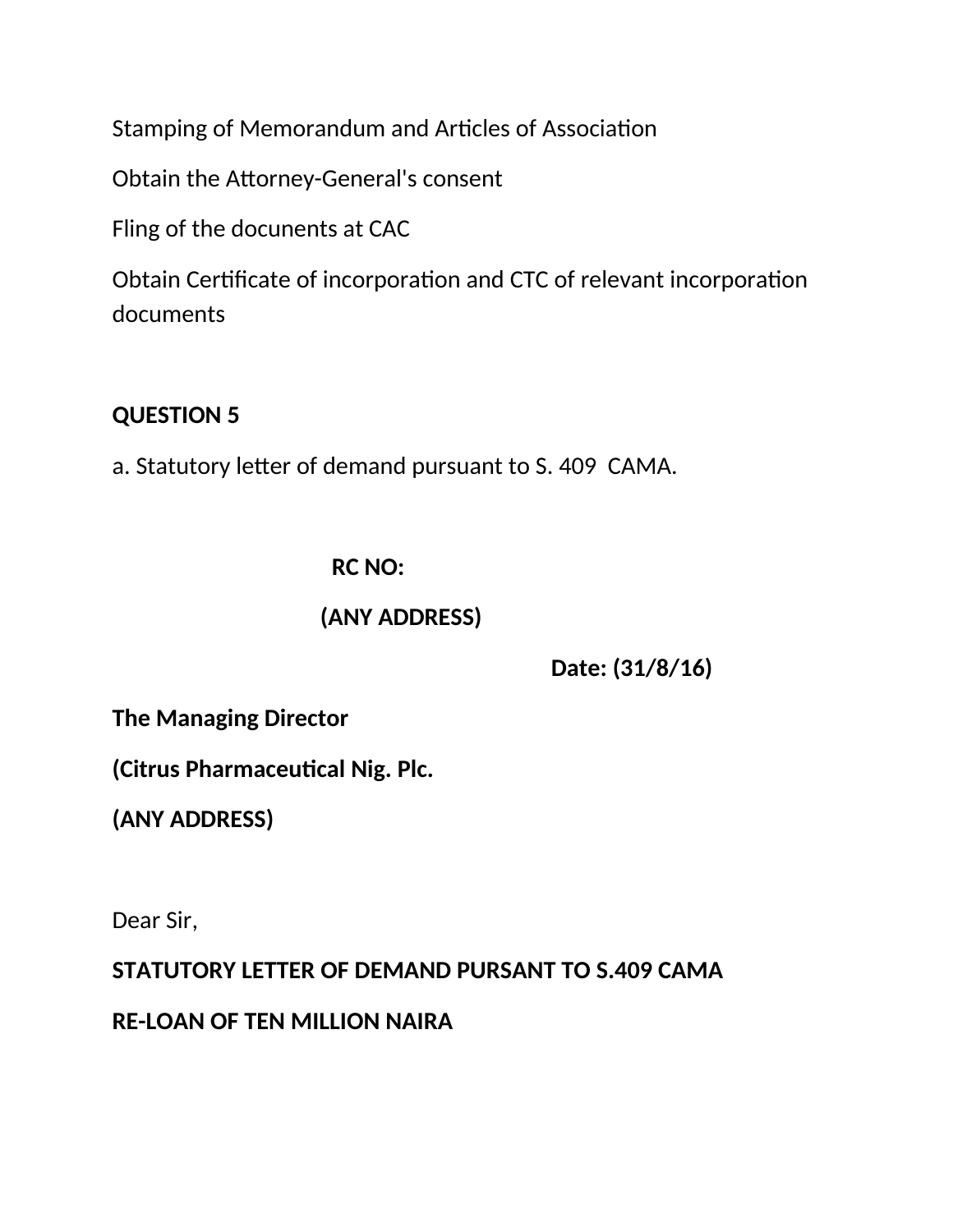The loan of Ten Million Naira (1 0,000.00) which your company obained from our company, refers.

We have noticed that the principal sum and the accrued interest on the loan which becam due since 2nd November, 2015 is her to be paid, despite repeated demand.

TAKE NOTICE that unless payment ot the outstanding lpan and accrued interest is received by us within three weeks after the receipt of the this letter We shall ommence winding up proceedings against your company.

Dated this 31st day of August 2016

**Yours faitlhfully**

**(Signature)**

**Company Secretary**

**3 marks**

B)

## **CITRUS PHARMACEUTICAL NIG. PLC**

## **(ANY ADDRESS)**

# **RC NO:**

## **Date: 31/8/16**

The Registrar General

Corporate Afairs Commission

Abuja.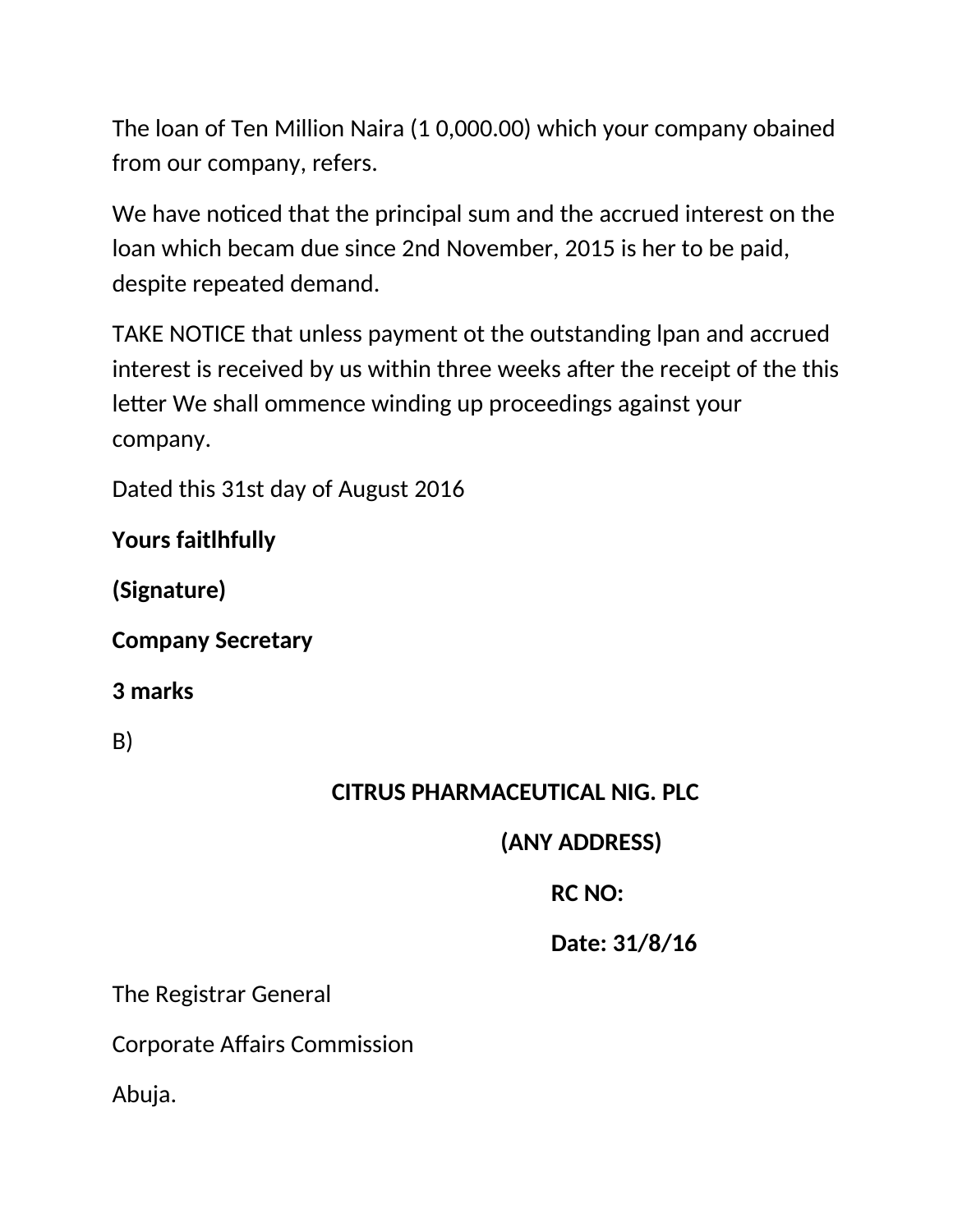### Dear Sir,

# **APPLICATION TO INVESTIGATE THE AFFAIRS OF CIRTRUD PHARMACEUTICAL NIG. PLC PURSUANT TO S. 314 CAMA**

**WE THE UNDERSIGNED**, being holders of more than ¼ of the shares of the above named company, hereby apply for the appointment inspectors by the CAC to to investigate the affairs of the above named company and to report thereon in such manner as the C.A.C may direct.

This need to investigate the atfairs of the company became neccessary due to mismanagement of the company's funds.

Yours faithfully,.

Sign

Any name.

(On behalf of the applicants)

(C)

The managing director is appointed by the board of directors

and can only be removed by the board. However, the members can frst remove him as a director of the companyund**er S. 262** which automatically removes him as a managing director of the company per **Longe-v- First Bank PLC**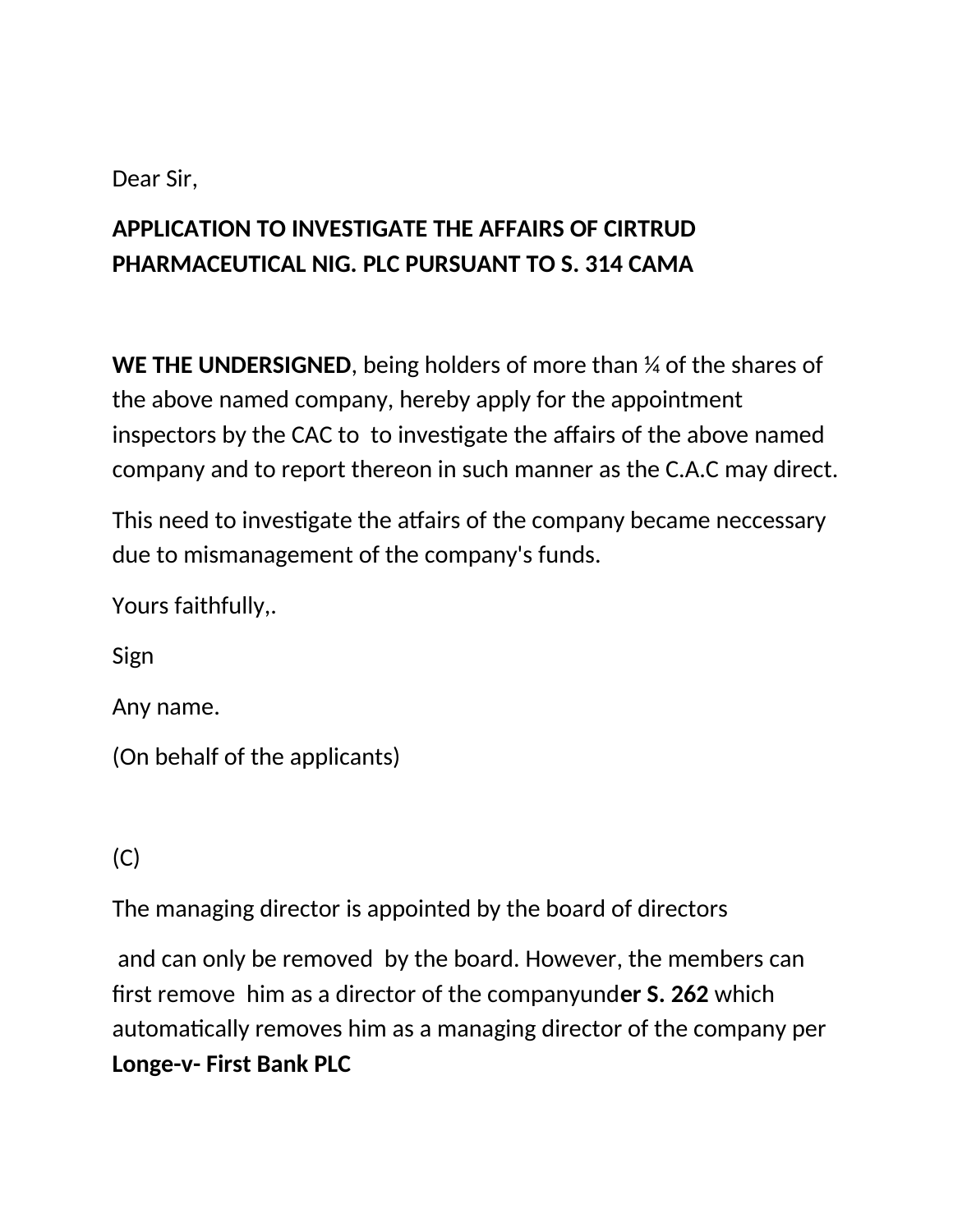The procedure under S. 262 is as follows:

1. Special Notice to the company

2. Company Secretary sends a copy of the notice with the accusation against the director to the director Concerned.

3. Company Secretary issues a notice of meeting along with the representation by the director comcemed any)

4. If no representation sent, at the meeting the director shall be allowed to defend hiself orally.

5. At the meeting an ordinary resolution is passed removing the director.

6. Fill and fle Form CAC 7A

7. Updatr register of directors and secretaries.

D. The procedure for the removal of the secretary of a public company is as follows:

1. Give the affected secretary a Notice of Intention to remove him as the company secretary stating:

i. The proposed grounds for his removal;

ii. That he can respond to the grounds within 7 working days or

iii. That he has an option to resign within 7 working days.

2. At the expiration of the 7 working days;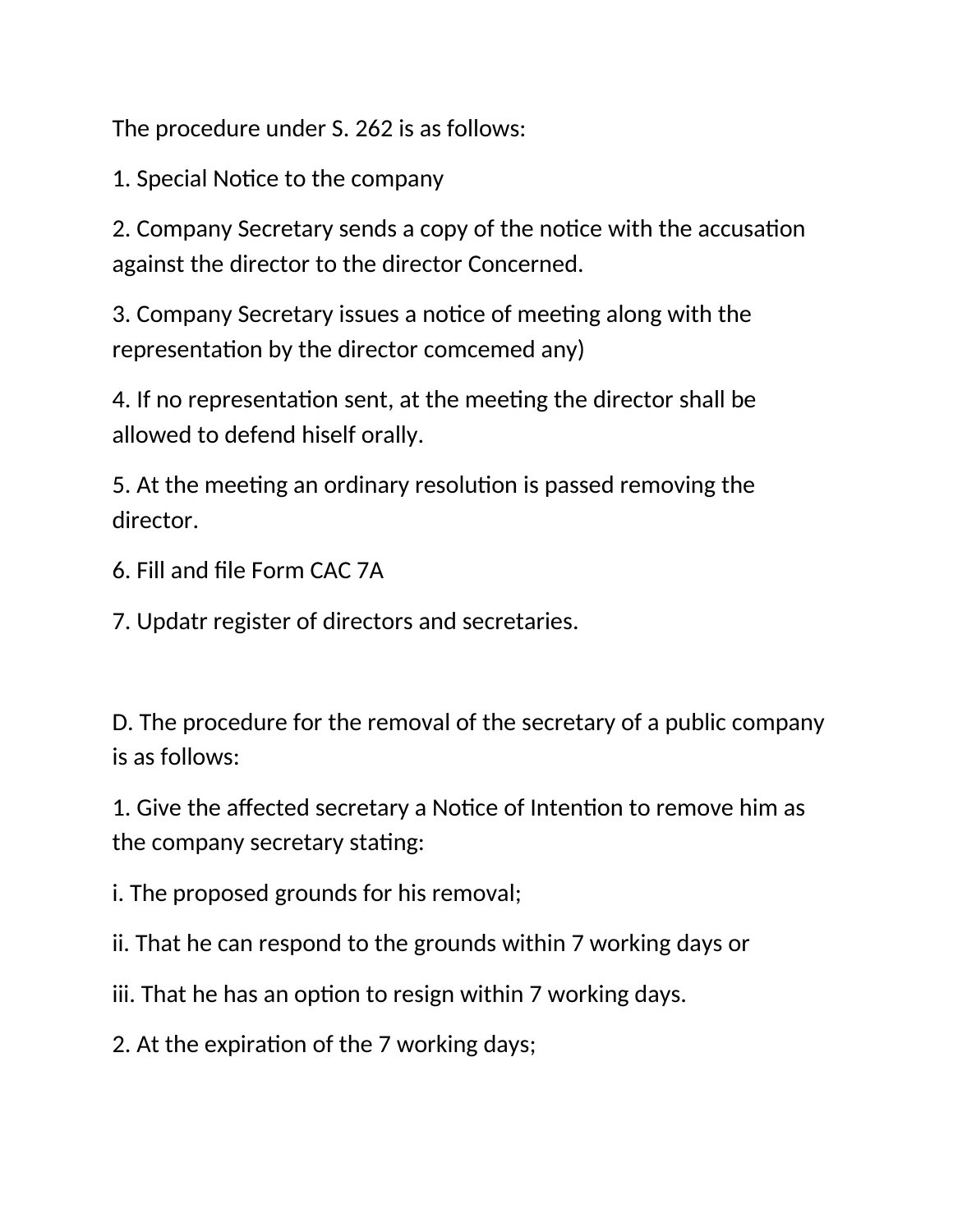i. The Board may pass a Resolution for his removal if there was no reply from the Secretary or

ii. The Board will remove him straight away on the grounds of fraud or gross misconduct and report it to the next Annual General Meeting.

3. If the grounds for the removal are on any other ground except fraud, the Board will only suspend him and await the approval of the next General meeting for his removal..

4. The company will notfy CAC of the removal within 14 days and alter the Register of Directors and Secretaries; section 296(2) of CAMA.4. Update the register of directors and secretaries

3. File new form CAC 2.1 (particulars ot company secretary and change therein),

See: S. 296 CAMA.

# (E)

Proceciure for compulsory winding up by the court:

- 1. File a Petition at the Federal High Court
- 2. File affidavit verifying the Petition
- 3. Service of the Petition
- 4. Advertisement of the Petition
- 5. Filing.of the Memorandum of Compliance
- 6. Filing pf Notice of Intention to Appear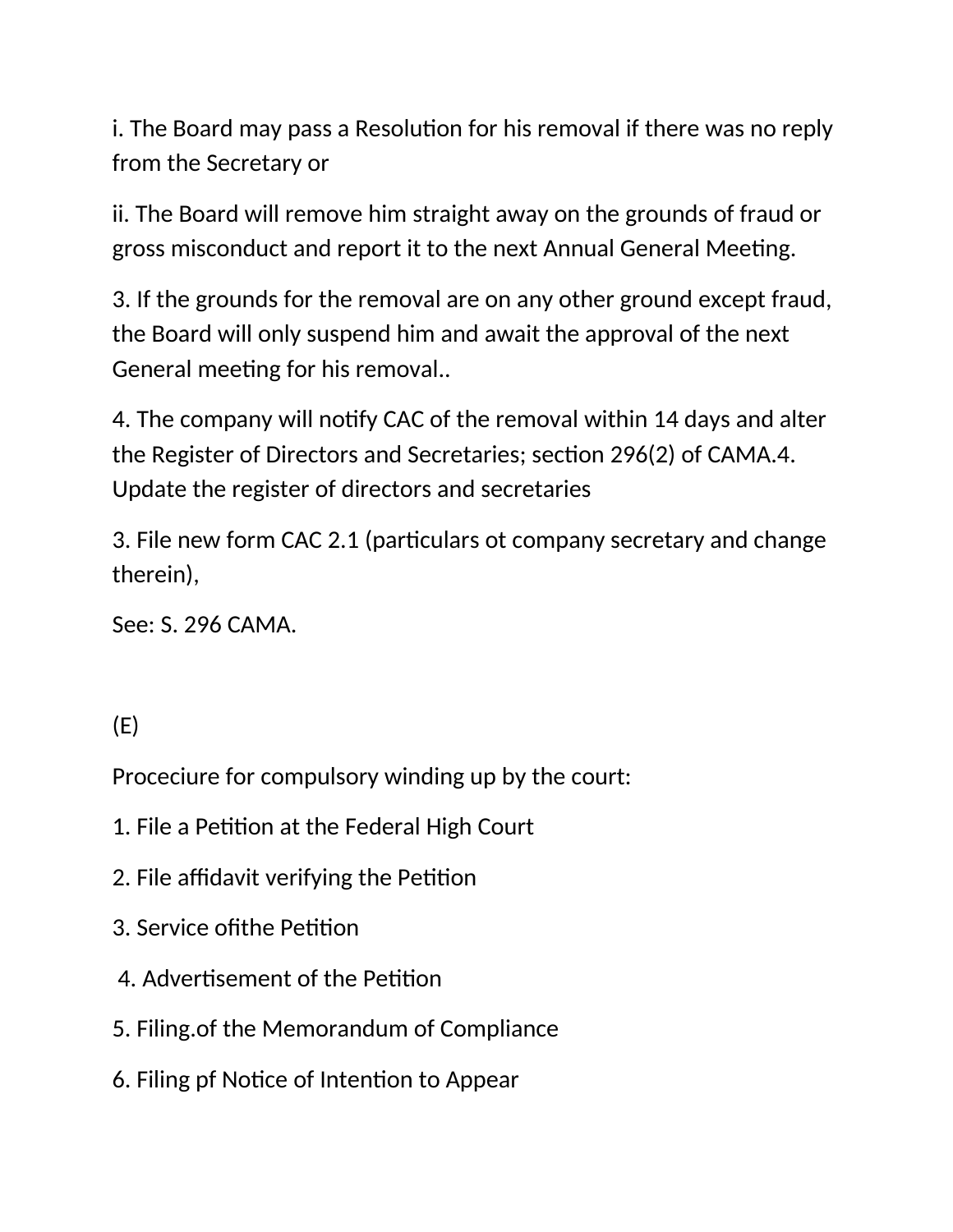7. Appointment of provisional

8. Filing of Affidavit in opposition and Affidavit in opposition and Affidavit in Reply

9. Filing of Summons for Security for Cost for Security for Costs

10.Filing of List of Persons Appearing

11. Hearing of Petition

12.Making a Winding Up Order

13.Service of Winding Up Order

14. Delivery of Statement of Affairs

1.5. Official Receiver's Preliminary Report

16. First Meeting of Creditors and Contributories

17.Appointment Liquidator

18. Advextisement of Appointment of Liquidator

19.Appointment of Commitee of Inspectors

20. Final meeting of liquidator with the creditors and members

21. Application to court for dissolution

22. Making' of dissolution order by court

23. Filing of dissolution order at CAC

24.Removal ot the company's name in the Register of Companies at CAC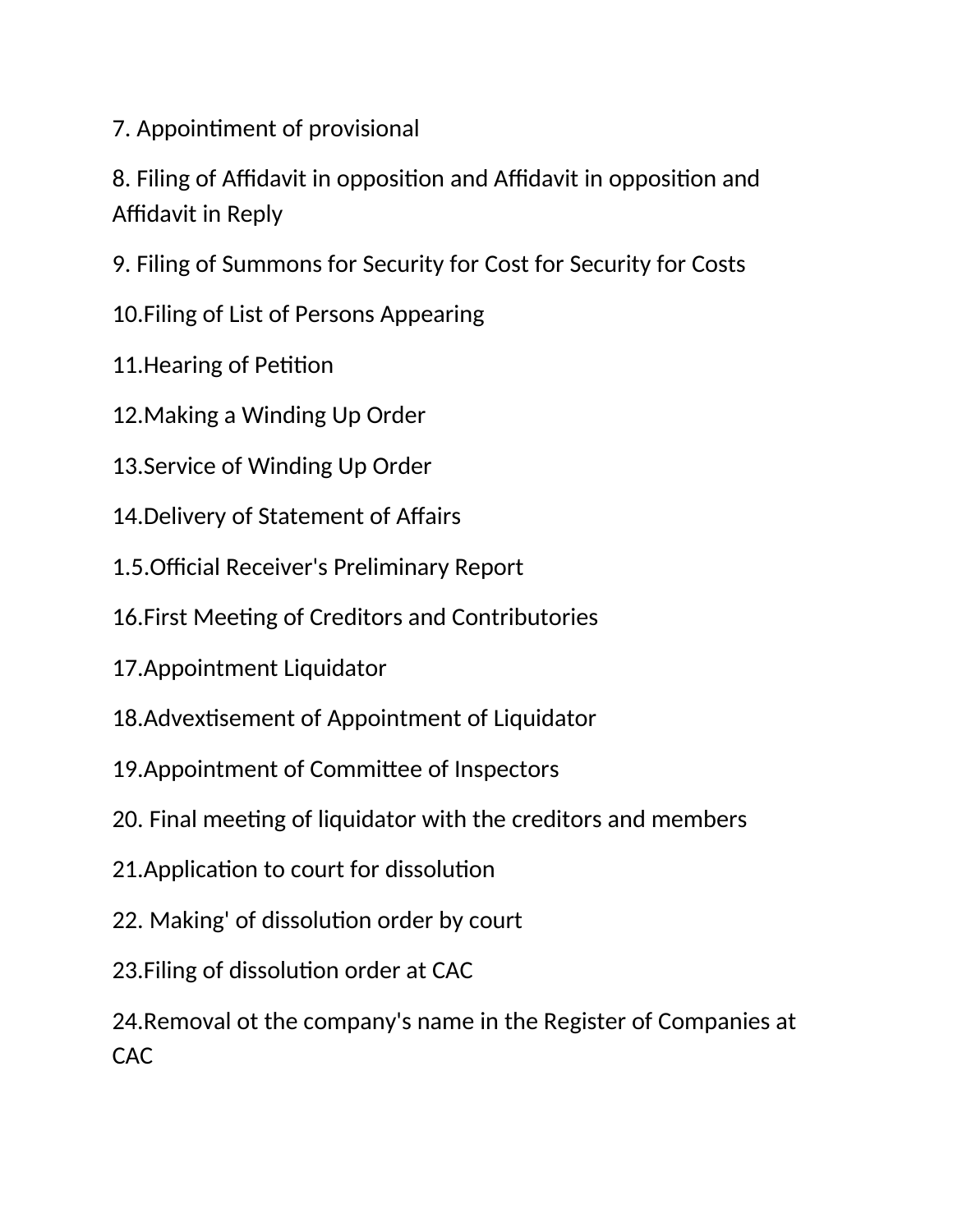# **QUESTION 6 (A**)

(i)

The retirement and rtation rule is to the effect that unless the articles provides:

If no provision on the retirement or rotation of directors is made in the Articles of Association of a company, the retirement of directors will be as follows

1. At the first Annual General Meeting (AGM), all the directors (excluding life directors)are to retre. 2. In any subsequent AGM, onethird (1/3) of the directors must retre to the nearest whole number in their order of appointment (i.e. frst to be appointed retres frst).3. Where two or more directors are appointed the same day, retirement shall be by casting a lot unless they agree among themselves who should retre. **Secton 259 of the Companies and Allied Matters Act (CAMA) 2004.**

**In the circumstances of Optoum Constricton Ltd, there is no evidence that** 

Articles of Association of a compan **excludes the rule. There are 10 Director the company held its 3rd AGM(sulsequent) so the numler of 3(⅓ of 10)**

(ii) The contention of Otunba Gbedu that he would not retire being a founding member is not tenable in law.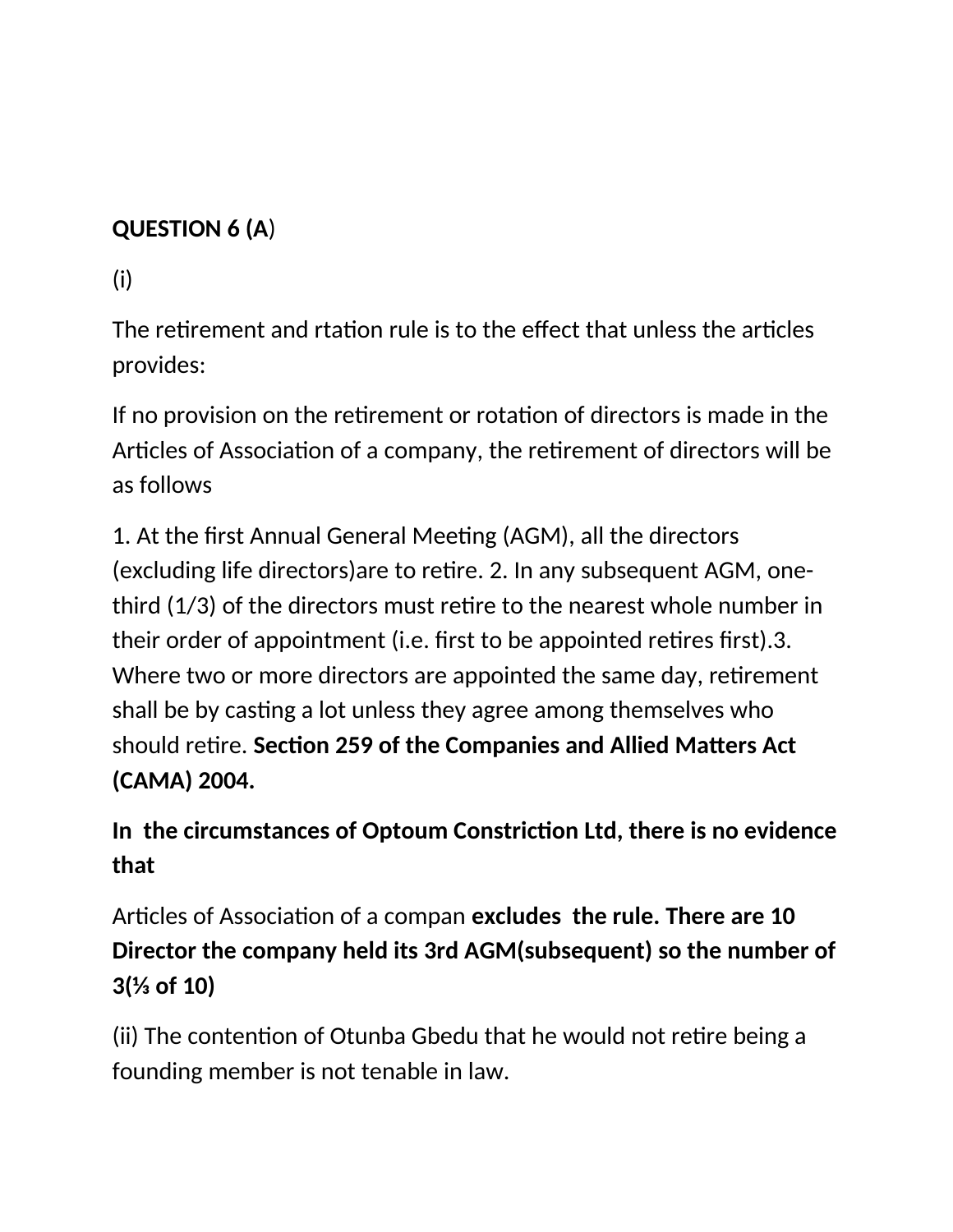(B)

(i) By S. 259 CAMA, a retiring Direclor is automatically reelected upon retrement at an AGM unless

i. there is resolution not to fill vacancy at the meeting

ii. His re-alection has been put to vote and he lost

iii.. Some other person(s) have not been recommended or nominated to Contest he vacant positon of a Director

(ii) First Directors are appointed by the subscribers to the Memorandum and Articles of Association or named in the Articles to the MenfOrndham and

(iii) Subsequent Directors are appointed by the General Meeting. --**248(1) CAMA**

### **By S. 214 CAMA**, Ordinary Business of AGM of a company are:

- **i.** Declaration of Dividend,
- ii. Presentation of the Financial Statements- the Reports of the Directors and Auditors,
- iii. Election of Directors to replace those retiring.
- **iv.** Appointment of Auditor and fixing of the remuneration of the Auditors
- **v.** Appointment of the members of the Audit Commitee for Public companies under **S. 359 CAMA**